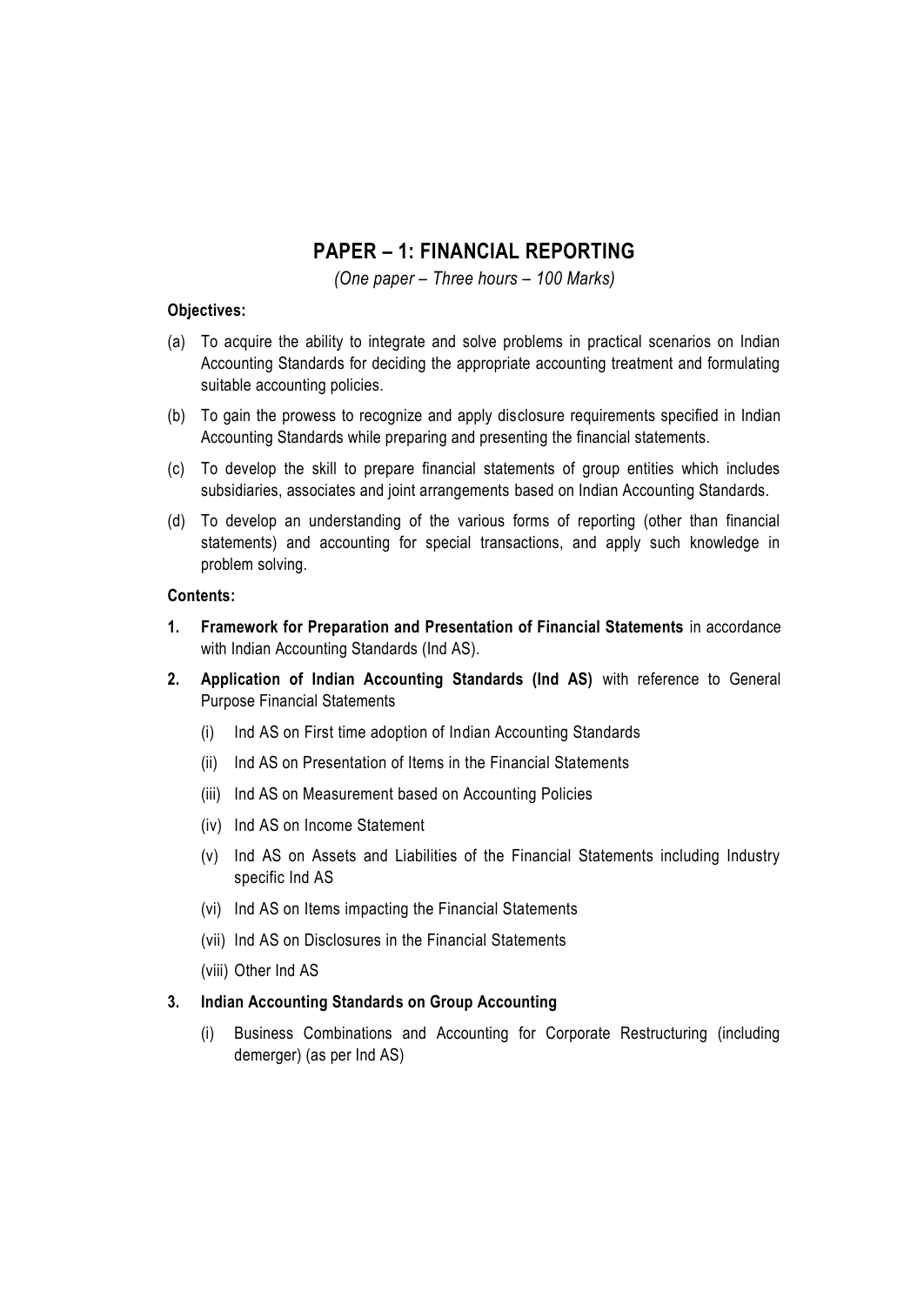- (ii) Consolidated and Separate Financial Statements (as per Ind AS)
- **4. Accounting and Reporting of Financial Instruments (as per Ind AS)**
- **5. Analysis of Financial Statements**
- **6. Integrated Reporting**
- **7. Corporate Social Responsibility Reporting**

#### **Notes:**

- 1. If either a new Indian Accounting Standard (Ind AS) or Announcements and Limited Revisions to Ind AS are issued or the earlier one are withdrawn or new Ind AS, Announcements and Limited Revisions to Ind AS are issued in place of existing Ind AS, Announcements and Limited Revisions to Ind AS, the syllabus will accordingly include / exclude such new developments in the place of the existing ones with effect from the date to be notified by the Institute.
- 2. The specific inclusions / exclusions in any topic covered in the syllabus will be effected every year by way of Study Guidelines.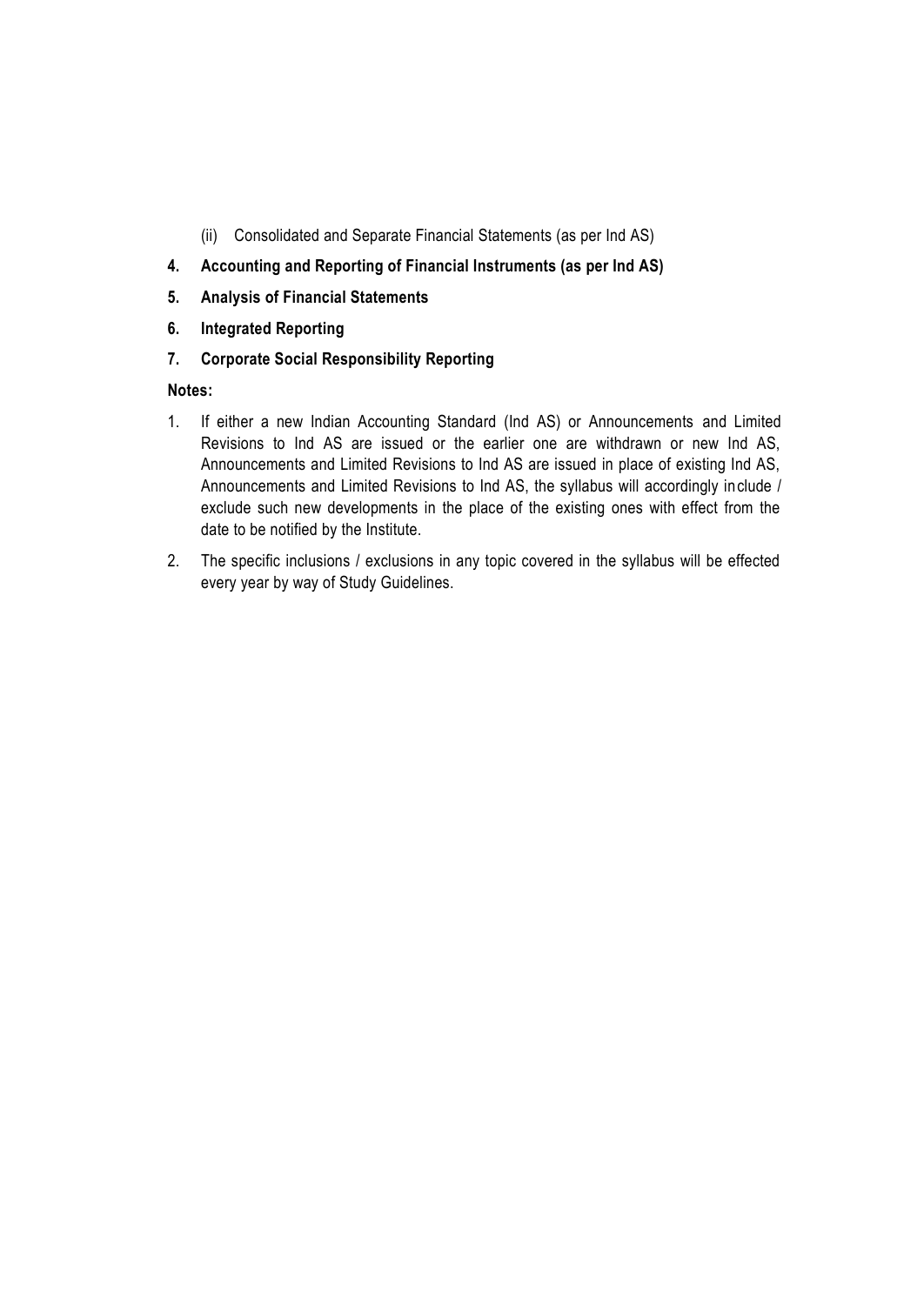# **PAPER – 2 : STRATEGIC FINANCIAL MANAGEMENT**

*(One paper – Three hours – 100 marks)*

## **Objective:**

To acquire the ability to apply financial management theories and techniques in strategic decision making.

## **Contents:**

## **1. Financial Policy and Corporate Strategy**

- (i) Strategic decision making framework
- (ii) Interface of Financial Policy and strategic management
- (iii) Balancing financial goals vis-à-vis sustainable growth.

## **2. Risk Management**

- (i) Identification of types of Risk faced by an organisation
- (ii) Evaluation of Financial Risks
- (iii) Value at Risk (VAR)
- (iv) Evaluation of appropriate method for the identification and management of financial risk.

## **3. Security Analysis**

- (i) Fundamental Analysis
- (ii) Technical Analysis
	- a) Meaning
	- b) Assumptions
	- c) Theories and Principles
	- d) Charting Techniques
	- e) Efficient Market Hypothesis (EMH) Analysis

## **4. Security Valuation**

- (i) Theory of Valuation
- (ii) Return Concepts
- (iii) Equity Risk Premium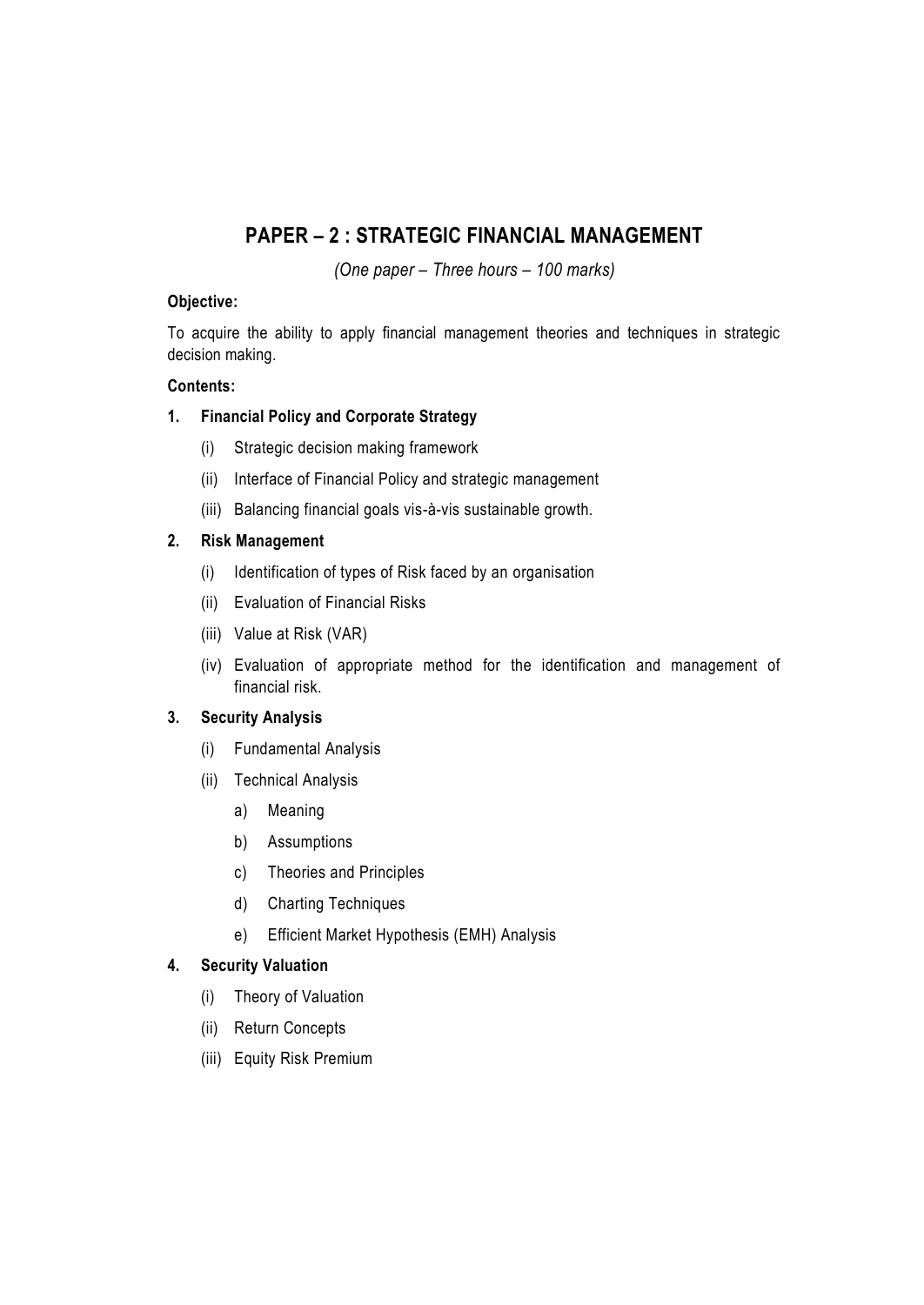- (iv) Required Return on Equity
- (v) Discount Rate Selection in Relation to Cash Flows
- (vi) Approaches to Valuation of Equity Shares
- (vii) Valuation of Preference Shares
- (viii) Valuation of Debentures/ Bonds

#### **5. Portfolio Management**

- (i) Portfolio Analysis
- (ii) Portfolio Selection
- (iii) Capital Market Theory
- (iv) Portfolio Revision
- (v) Portfolio Evaluation
- (vi) Asset Allocation
- (vii) Fixed Income Portfolio
- (viii) Risk Analysis of Investment in Distressed Securities
- (ix) Alternative Investment Strategies in context of Portfolio Management

#### **6. Securitization**

- (i) Introduction
- (ii) Concept and Definition
- (iii) Benefits of Securitization
- (iv) Participants in Securitization
- (v) Mechanism of Securitization
- (vi) Problems in Securitization
- (vii) Securitization Instruments
- (viii) Pricing of Securitization Instruments
- (ix) Securitization in India

## **7. Mutual Fund**

(i) Meaning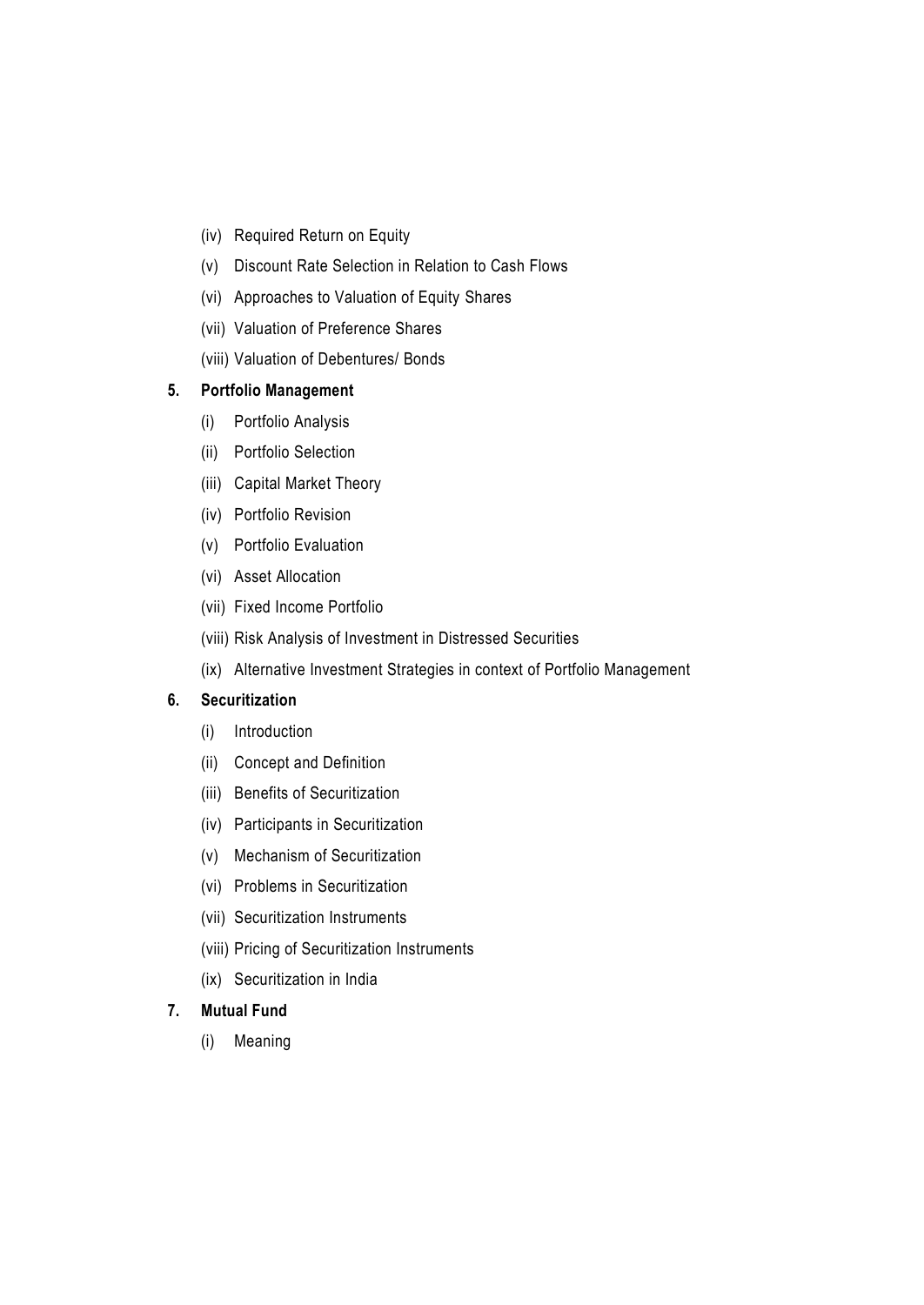- (ii) Evolution
- (iii) Types
- (iv) Advantages and Disadvantages of Mutual Funds

## **8. Derivatives Analysis and Valuation**

- (i) Forward/ Future Contract
- (ii) Options
- (iii) Swaps
- (iv) Commodity Derivatives

## **9. Foreign Exchange Exposure and Risk Management**

- (i) Exchange rate determination
- (ii) Foreign currency market
- (iii) Management of transaction, translation and economic exposures
- **(iv)** Hedging currency risk
- (v) Foreign exchange derivatives Forward, futures, options and swaps

## **10. International Financial Management**

- (i) International Capital Budgeting
- (ii) International Working Capital Management
	- a) Multinational Cash Management
		- Objectives of Effective Cash Management
		- Optimization of Cash Flows/ Needs
		- Investment of Surplus Cash
	- b) Multinational Receivable Management
	- c) Multinational Inventory Management

## **11. Interest Rate Risk Management**

- (i) Interest Rate Risk
- (ii) Hedging Interest Rate Risk
	- a) Traditional Methods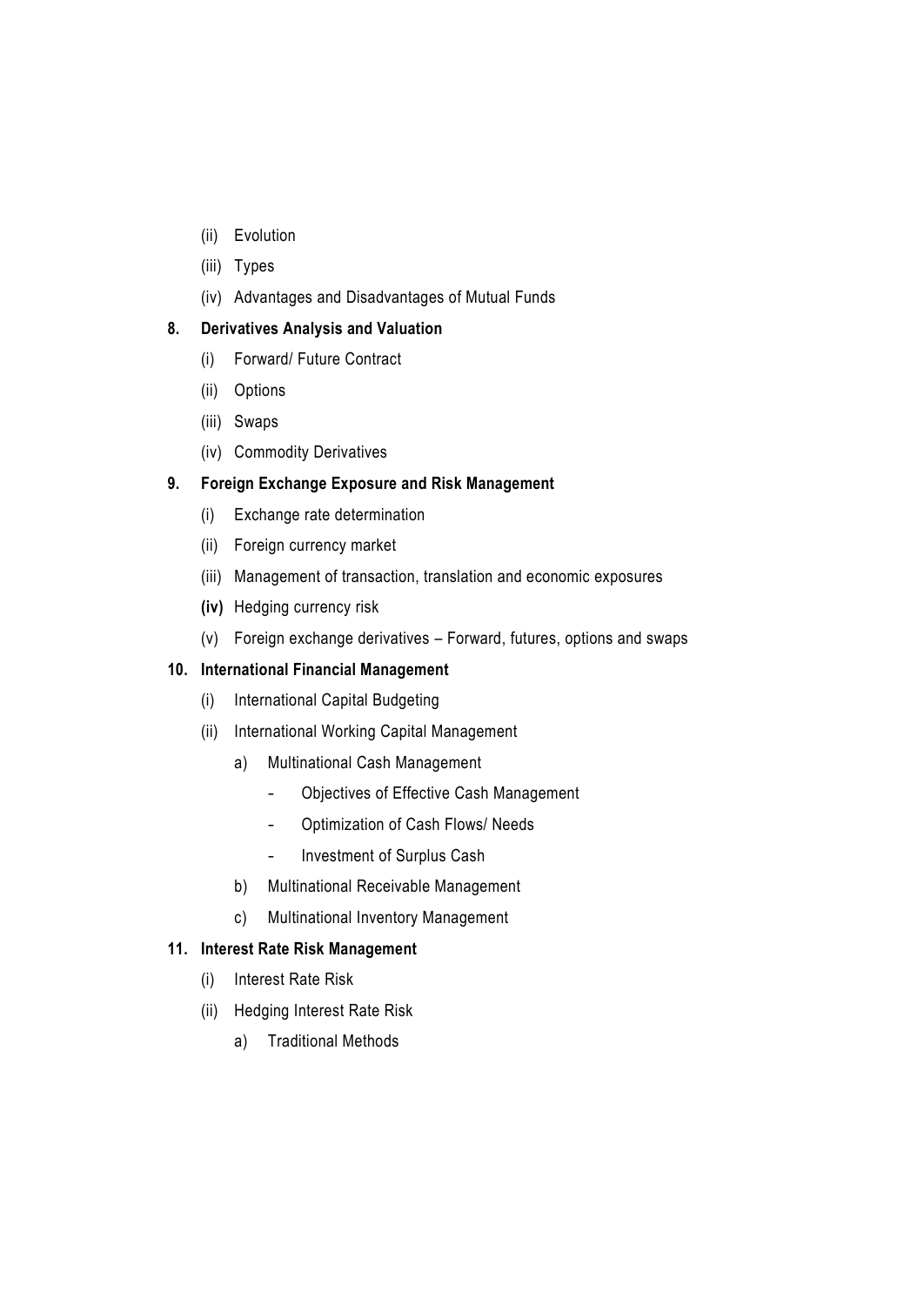b) Modern Methods including Interest Rate Derivatives

## **12. Corporate Valuation**

- (i) Conceptual Framework of Valuation
- (ii) Approaches/ Methods of Valuation
	- a) Assets Based Valuation Model
	- b) Earning Based Models
	- c) Cash Flow Based Models
	- d) Measuring Cost of Equity
		- Capital Asset Pricing Model (CAPM)
		- Arbitrage Pricing Theory
		- Estimating Beta of an unlisted company
	- e) Relative Valuation
		- Steps involved in Relative Valuation
		- Equity Valuation Multiples
		- Enterprise Valuation Multiple
	- f) Other Approaches to Value Measurement
		- Economic Value Added (EVA)
		- Market Value Added (MVA)
		- Shareholder Value Analysis (SVA)
	- g) Arriving at Fair Value

## **13. Mergers, Acquisitions and Corporate Restructuring**

- (i) Conceptual Framework
- (ii) Rationale
- (iii) Forms
- (iv) Mergers and Acquisitions
	- a) Financial Framework
	- b) Takeover Defensive Tactics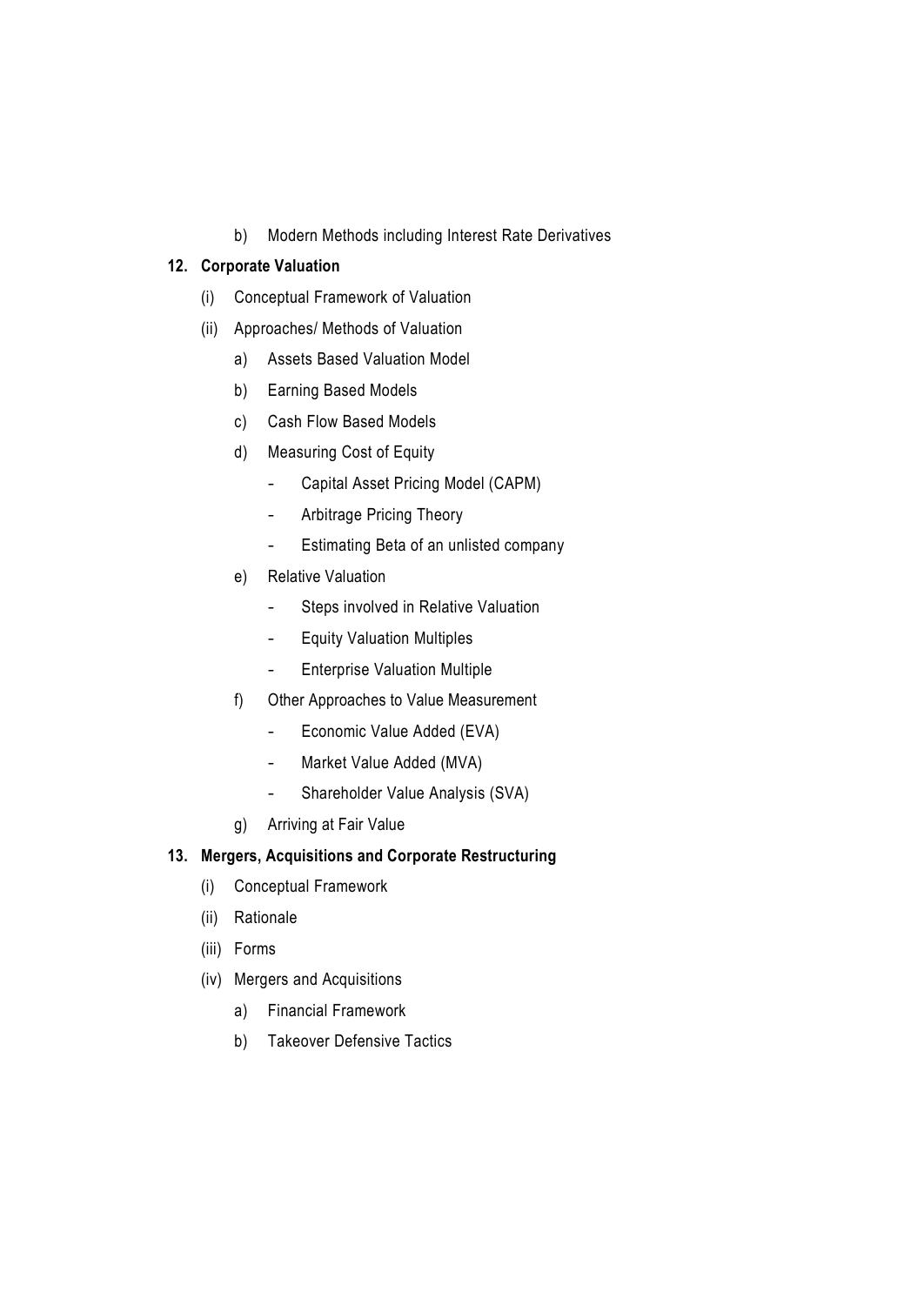- c) Reverse Merger
- (v) Divestitures
	- a) Partial Sell off
	- b) Demerger
	- c) Equity Carve outs
- (vi) Ownership Restructuring
	- a) Going Private
	- b) Management/ Leveraged Buyouts
- (vii) Cross Border Mergers

# **14. Startup Finance**

- (i) Introduction including Pitch Presentation
- (ii) Sources of Funding
- (iii) Start up India Initiative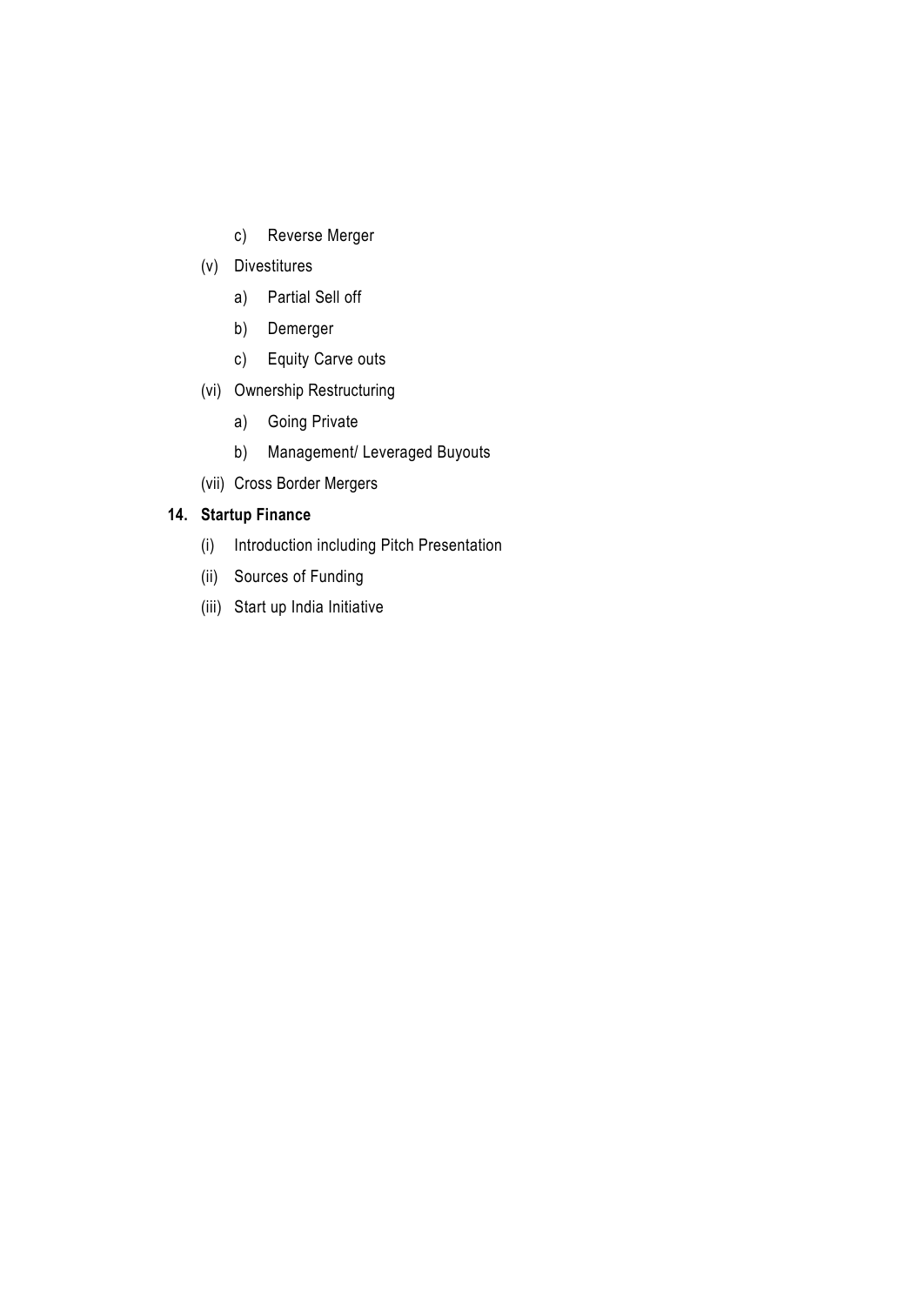# **PAPER – 3** : **ADVANCED AUDITING AND PROFESSIONAL ETHICS**

*(One paper – Three hours – 100 marks)*

#### **Objective:**

- (a) To acquire the ability to analyse current auditing practices and procedures and apply them in auditing engagements;
- (b) To acquire the ability to solve cases relating to audit engagements.

#### **Contents:**

- **1. Auditing Standards, Statements and Guidance Notes:** Engagement & Quality Control Standards, Statements and Guidance Notes on Auditing issued by the ICAI; Elements of system of quality control, leadership responsibilities for quality within the firm, Acceptance and Continuance of clients relationships and specific engagements, Engagement Performances, etc. (SQC 1 Quality Control for Firms that Perform Audits and Reviews of Historical Financial Information and Other Assurance and Related Services Engagements).
- **2. Audit Planning, Strategy and Execution:** Planning the flow of audit work; audit strategy, audit plan, audit programme and importance of supervision; principal's ultimate responsibility; extent of delegation; control over quality of audit work; Analytical Procedures prior to audit as well as towards finalization; Concept of Principal Auditor and Other Auditor, Acceptance as Principal Auditor, Procedures to be performed by Principal Auditor, Co-ordination between the Principal Auditor and Other Auditor (SA 600 Using the Work of Another Auditor); Concept of Internal Audit Functions and its evaluation, Using the work of the internal audit function, Using internal auditors to provide direct assistance (SA 610 Using the Work of Internal Auditors); Auditor's Expert – Meaning, Need for an Auditor's Expert, Understanding the Auditor's Expert, Agreement with the Auditor's Expert, Adequacy of the Auditor's Expert's Work (SA 620 Using the Work of an Auditor's Expert).
- **3. Risk Assessment and Internal Control:** Evaluation of internal control procedures; Components of internal controls; Internal control and risk assessment; Risk -based auditaudit risk analysis, general steps; Internal audit; Reporting on internal control weaknesses (SA 265 Communicating Deficiencies in Internal Control to Those Charged With Governance and Management); Framework on Reporting of Internal Controls.
- **4. Special aspects of Auditing in an Automated Environment:** Key features of automated environment, related risks and controls, Standards, Guidelines and procedures, using relevant frameworks and best practices, understanding and documenting automated environment, Enterprise Risk management overview, assessing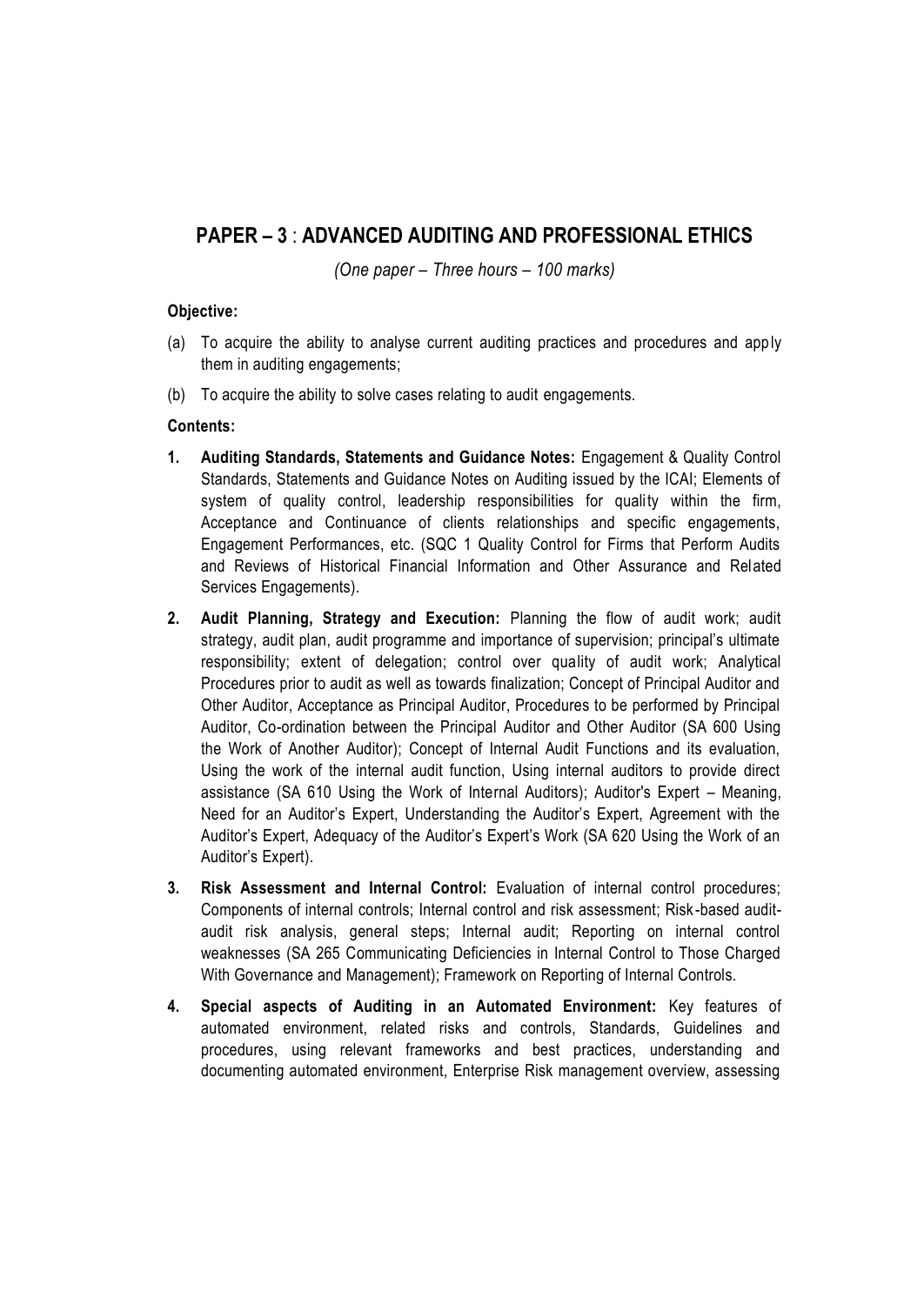IT-related risks and controls, evaluating risks and controls at entity level and process level, Considerations of automated environment at each phase of audit cycle, using relevant analytical procedures and tests using data analytics, key concepts of auditing in real-time automated environments such as E-Commerce, ERP, Core Banking, etc..

- **5. Audit of Limited Companies:** Application of Relevant Provisions under the Companies Act, 2013 relating to Audit and Auditors and Rules made thereunder; Powers/rights, duties of auditors; Branch Audit; significance of true and fair view; Dividends and divisible profits- financial, legal, and policy considerations; depreciation; Special features of audit of Limited Liability Partnerships (LLPs)- Eligibility for audit, appointment of auditor, remuneration, etc. Audit report under the Companies Act, 2013; Reporting under CARO.
- **6. Audit Reports:** Basic elements of auditor's report; Types of opinion; Notes on accounts; Distinction between notes and qualifications; Distinction between audit reports and certificates; Communication to Management and those charged with Governance; Self Review threats; Drafting of different types of Audit Reports.
- **7. Audit Committee and Corporate Governance:** Audit committee; Role of auditor in Audit Committee and Certification of Compliance of Corporate Governance; Compliances with Laws and Regulations (SA 250 Consideration of Laws and Regulations in an Audit of Financial Statements); Disclosure requirements including those of SEBI; Regulatory requirements of Corporate Governance, Report on Corporate Governance.
- **8. Audit of Consolidated Financial Statements:** Provisions under the Companies Act, 2013 in respect of Accounts of Companies and Rules made thereunder; Audit of Consolidated Financial Statements- responsibility of parent company, auditor of the consolidated financial statements; audit considerations- permanent consolidation, current period consolidation; reporting.
- **9. Special features of audit of Banks, Insurance & Non Banking Financial Companies,**
- **10. Audit under Fiscal Laws:** Audit under Fiscal Laws, viz, Direct and Indirect Tax Laws including documentation for Form 3CD etc.
- **11. Audit of Public Sector Undertakings:** Special features, Directions of Comptroller and Auditor General of India; Concept of propriety audit; Performance audit; Comprehensive audit.
- **12. Liabilities of Auditors:** Professional negligence; Civil liabilities; Criminal liabilities; Liabilities under different statutes - for example Income Tax Act, Companies Act.
- **13. Internal Audit, Management and Operational Audit:** Provisions of internal audit as per Companies Act, 2013; Scope of internal auditing; Relationship between internal and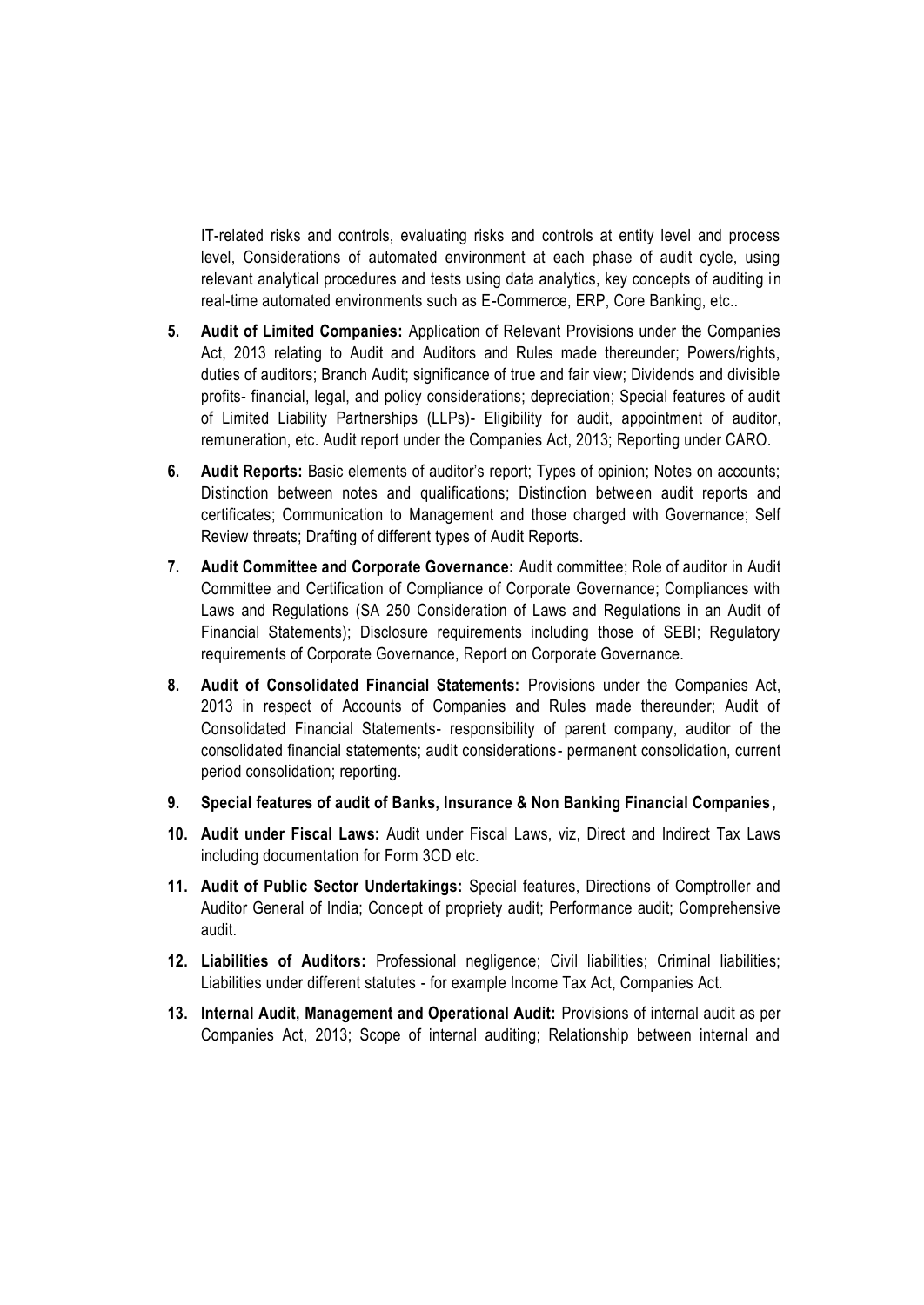external auditor; Basics of Internal Audit Standards issued by the ICAI; Drafting of Internal Audit Report; Management audit and Operational audit.

**14. Due Diligence, Investigation and Forensic Audit:** Due Diligence Review; Audit versus Investigation; Steps for investigation; Types of investigation; procedure, powers, etc. of investigator; Types of Fraud, indicators of fraud, follow-up thereof; Forensic auditmeaning, difference between statutory audit and forensic audit, forensic audit techniques, forensic audit report etc.

#### **15. Peer Review and Quality Review**

**16. Professional Ethics:** Code of Ethics with special reference to the relevant provisions of the Chartered Accountants Act, 1949 and the Regulations thereunder.

**Note:** 

- (i) The specific inclusions/exclusions, in any topic covered in the syllabus, will be effected every year by way of Study Guidelines.
- (ii) The provisions of the Companies Act, 1956 which are still in force would form part of the syllabus till the time their corresponding or new provisions of the Companies Act, 2013 are enforced.
- (iii) If new legislations/ Engagement and Quality Control Standards /Guidance Notes/Statements are enacted in place of the existing legislations, the syllabus would include the corresponding provisions of such new legislations with effect from a date notified by the Institute. The changes in this regard would also form part of Study Guidelines.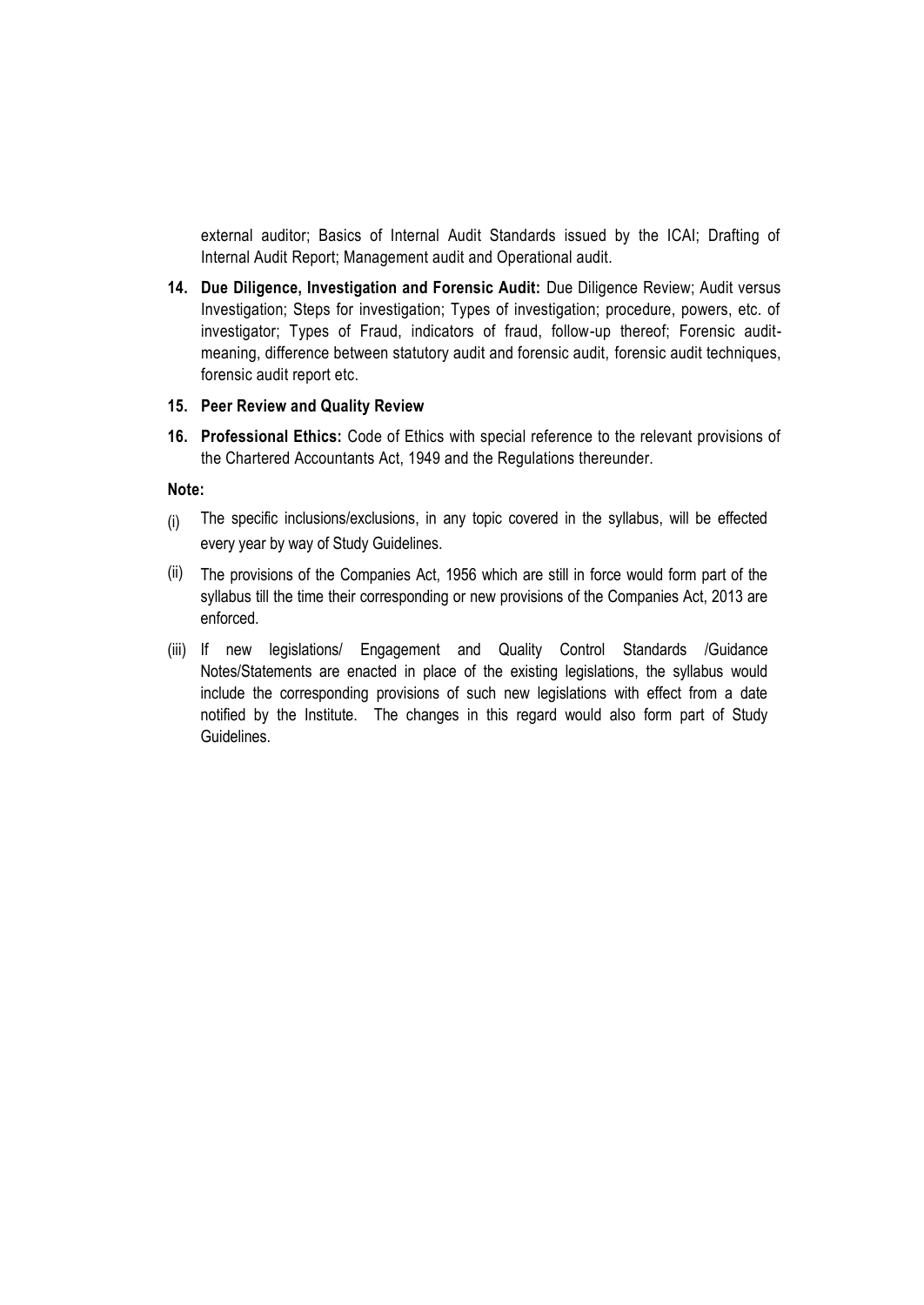# **PAPER – 4: CORPORATE AND ECONOMIC LAWS**

*(One paper - Three hours - 100 marks)*

## **PART – I: CORPORATE LAWS (70 Marks)**

#### **SECTION A: COMPANY LAW**

#### **Objective:**

To acquire the ability to analyze, interpret and apply the provisions of the company law in practical situations

#### **Contents:**

- 1. **The Companies Act, 2013** and Rules framed thereunder in its entirety with specific reference to section 149 onwards:
	- (i) Appointment and Qualifications of Directors
	- (ii) Appointment and remuneration of Managerial Personnel
	- (iii) Meetings of Board and its powers
	- (iv) Inspection, inquiry and Investigation
	- (v) Compromises, Arrangements and Amalgamations
	- (vi) Prevention of Oppression and Mismanagement
	- (vii) Winding Up
	- (viii) Producer Companies
	- (ix) Companies incorporated outside India
	- (x) Miscellaneous Provisions
	- (xi) Compounding of offences, Adjudication, Special Courts
	- (xii) National Company Law Tribunal and Appellate Tribunal
- 2. **Corporate Secretarial Practice–**Drafting of Notices, Resolutions, Minutes and Reports

**Note: The provisions of the Companies Act, 1956 which are still in force would form part of the syllabus till the time their corresponding or new provisions of the Companies Act, 2013 are enforced.**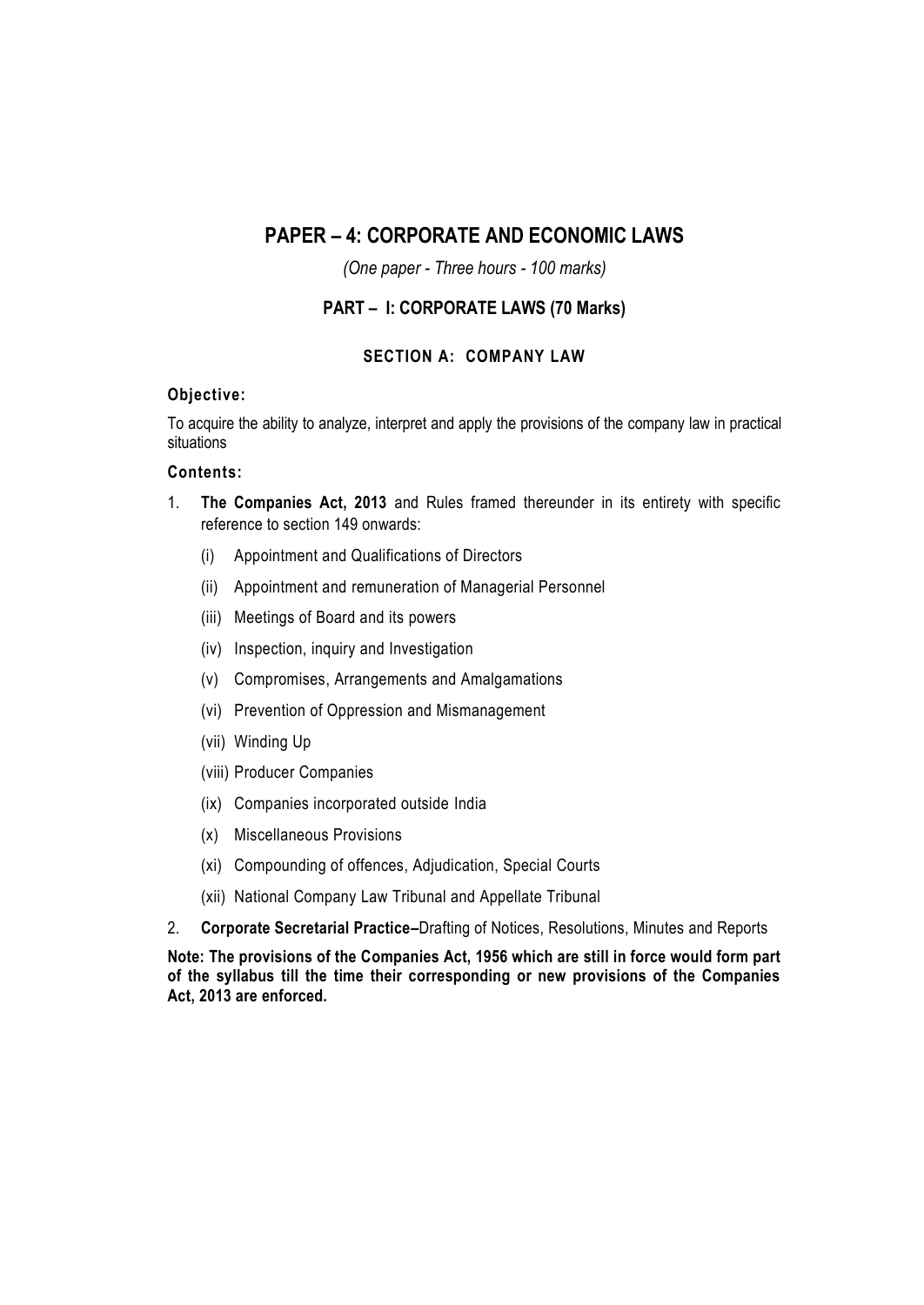## **SECTION B: SECURITIES LAWS**

#### **Objective:**

To acquire the ability to analyse the significant provisions of select securities laws

- 1. **The Securities Contract (Regulation) Act, 1956 and the Securities Contract (Regulation) Rules, 1957:** Introduction and important provisions
- 2. **The Securities Exchange Board of India Act, 1992,** SEBI (Issue of Capital and Disclosure Requirements) Regulations, 2009 and SEBI (Listing Obligations and Disclosure Requirement) Regulations, 2015

#### **PART II: ECONOMIC LAWS (30 MARKS)**

#### **Objective:**

To acquire the ability to analyse the significant provisions of select economic laws:

#### **Contents:**

- 1. **The Foreign Exchange Management Act, 1999:** -Introduction, broad structure of FEMA, Definition, Regulation and Management of Foreign Exchange, Contraventions and Penalties in brief, miscellaneous provisions
- 2. **The Securitisation and Reconstruction of Financial Assets and Enforcement of Security Interest Act, 2002-** Important Definitions, Regulation of Securitisation and Reconstruction of Financial Assets of Banks and Financial Institutions, Enforcement of Security Interest, Offences and Penalties, Miscellaneous Matters
- 3. **The Prevention of Money Laundering Act, 2002** Definitions, Punishment for the Offence of Money laundering, Obligation of Banking Companies, Financial Institutions and Intermediaries or a person carrying on a designated business or profession, Appellate Tribunal, Special Court, Procedure for Attachment and Confiscation of Property and Recovery of fines and penalties.
- 4. **Foreign Contribution Regulation Act, 2010** Definitions, Regulation of Foreign contribution and miscellaneous provisions
- 5. **The Arbitration and Conciliation Act, 1996** General Provisions, Arbitration agreement, Tribunal, Conciliation
- 6. **The Insolvency and Bankruptcy Code, 2016** Preliminary, Corporate insolvency resolution process, Liquidation process and other provisions

**Note: If new legislations are enacted in place of the existing legislations, the syllabus would include the corresponding provisions of such new legislations with effect from a**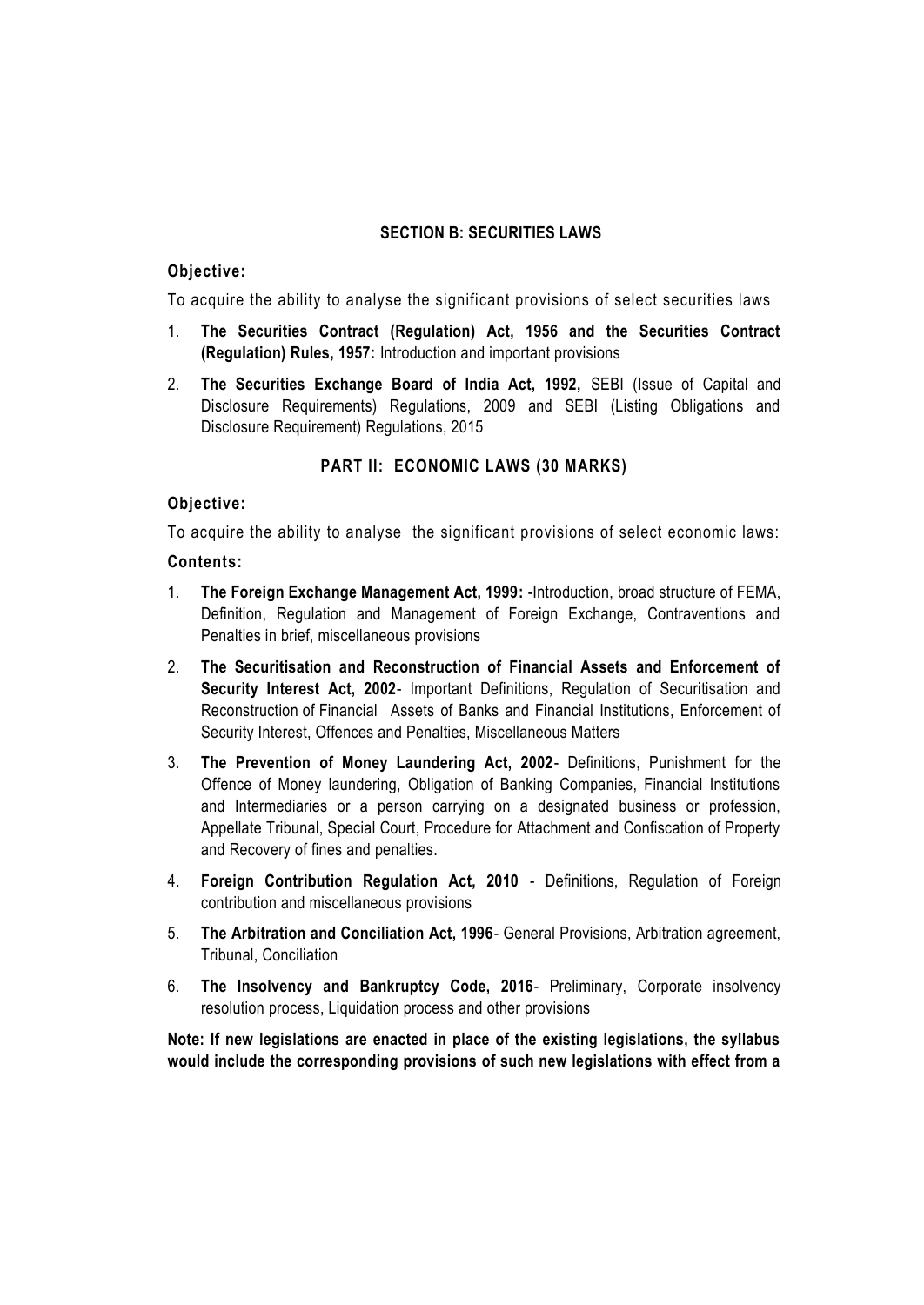**date notified by the Institute. Similarly if any existing legislation ceases to have effect, the syllabus will accordingly exclude such legislation with effect from the date to be notified by the Institute.**

**The specific inclusions/exclusions in the various topics covered in the syllabus will be effected every year by way of Study Guidelines, if required.**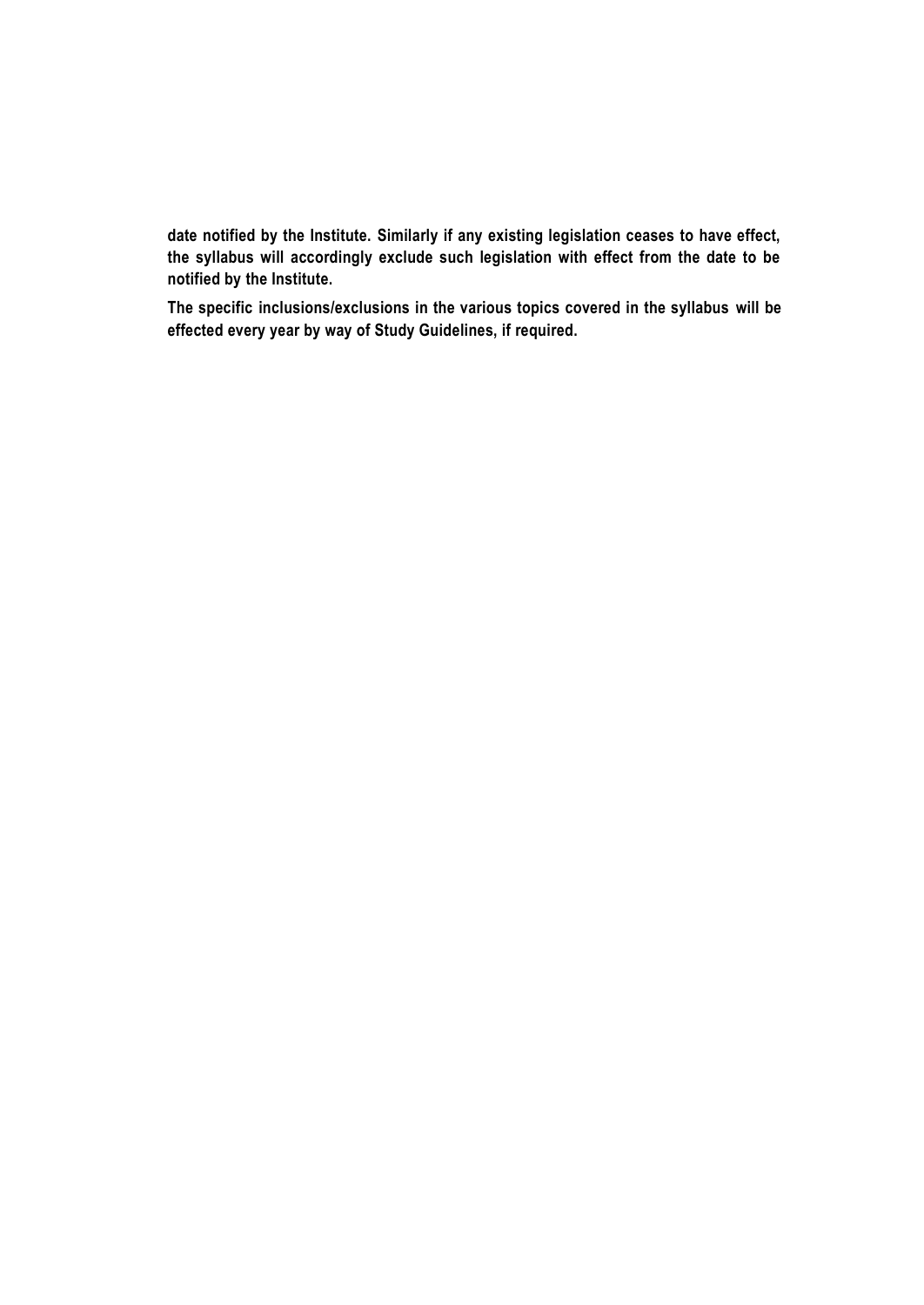# **PAPER – 5 : STRATEGIC COST MANAGEMENT AND PERFORMANCE EVALUATION**

*(One Paper- Three hours- 100 Marks)*

#### **Objective:**

- (a) To apply various cost management techniques for planning and controlling performance in order to set, monitor and control strategic objectives.
- (b) To develop skills of analysis, synthesis and evaluation in cost management to address challenges and issues which might affect or influence the management of performance within organisations.

#### **PART‒A**

#### **STRATEGIC COST MANAGEMENT AND DECISION MAKING**

## **Sub Part‒I**

## **Strategic Cost Management**

## **1. Introduction to Strategic Cost Management**

- (i) Concept of Strategic Cost Management
- (ii) Limitations of Traditional Cost Management
- (iii) Traditional vs. Strategic Cost Management

#### **2. Modern Business Environment**

- (i) Introduction/ Characteristics of the Modern Business Environment
- (ii) Cost of Quality, Total Quality Management, Business Excellence Model
- (iii) Throughput Accounting and Theory of Constraints
- (iv) Supply Chain Management (SCM)
- (v) Gain Sharing Arrangements
- (vi) Outsourcing

#### **3. Lean System and Innovation**

- (i) Introduction to Lean System
	- a) Just-in-Time (JIT)
	- b) Kaizen Costing
	- c) 5 Ss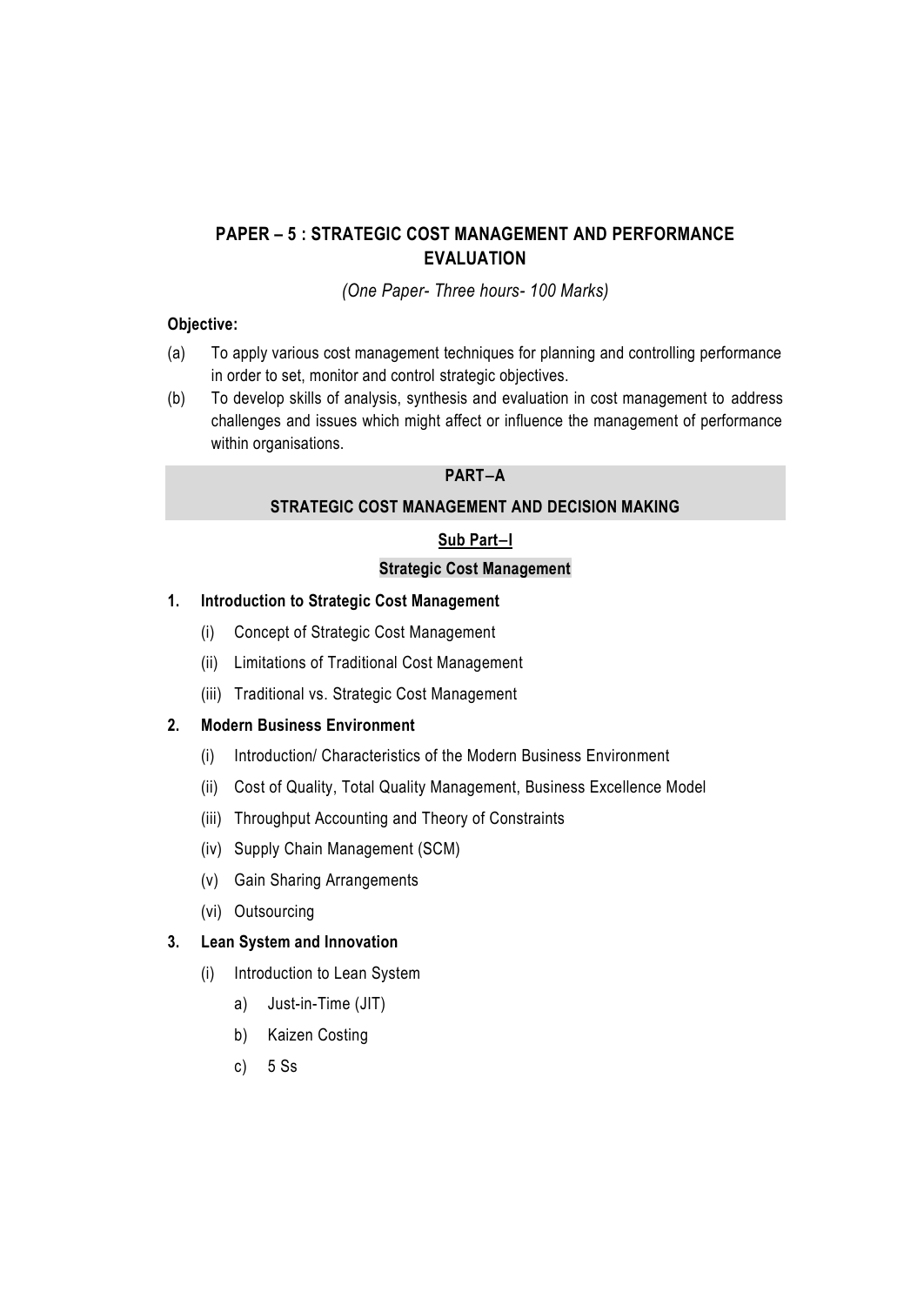- d) Total Productive Maintenance (TPM)
- e) Cellular Manufacturing/ One-Piece Flow Production Systems
- f) Six Sigma (SS)
- (ii) Introduction to Process Innovation and Business Process Re-engineering (BPR)

# **4. Cost Management Techniques**

- (i) Cost Control/ Waste Control, Cost Reduction
- (ii) Target Costing
- (iii) Value Analysis/ Value Engineering
- (iv) Pareto Analysis
- (v) Life Cycle Costing
- (vi) Environmental Management Accounting

# **5. Cost Management for Specific Sectors**

- (i) Agricultural Sector
- (ii) Information Technology Sector
- (iii) Power Sector

# **Sub Part‒II**

# **Strategic Decision Making**

# **1. Decision Making**

- (i) Decision Making using CVP Analysis
- (ii) Decision Making using Relevant Cost Concepts
- (iii) Decision Making using Activity Based Costing
- (iv) Ethical and Non-Financial Considerations Relevant to Decision Making

# **2. Pricing Strategies/ Decisions**

- (i) Theory & Principles of Product Pricing
- (ii) Pricing New Product, Finished Products & Pricing of Services
- (iii) Sensitivity Analysis in Pricing Decisions
- (iv) Pricing Decision under Special Circumstances
- (v) Pricing Strategies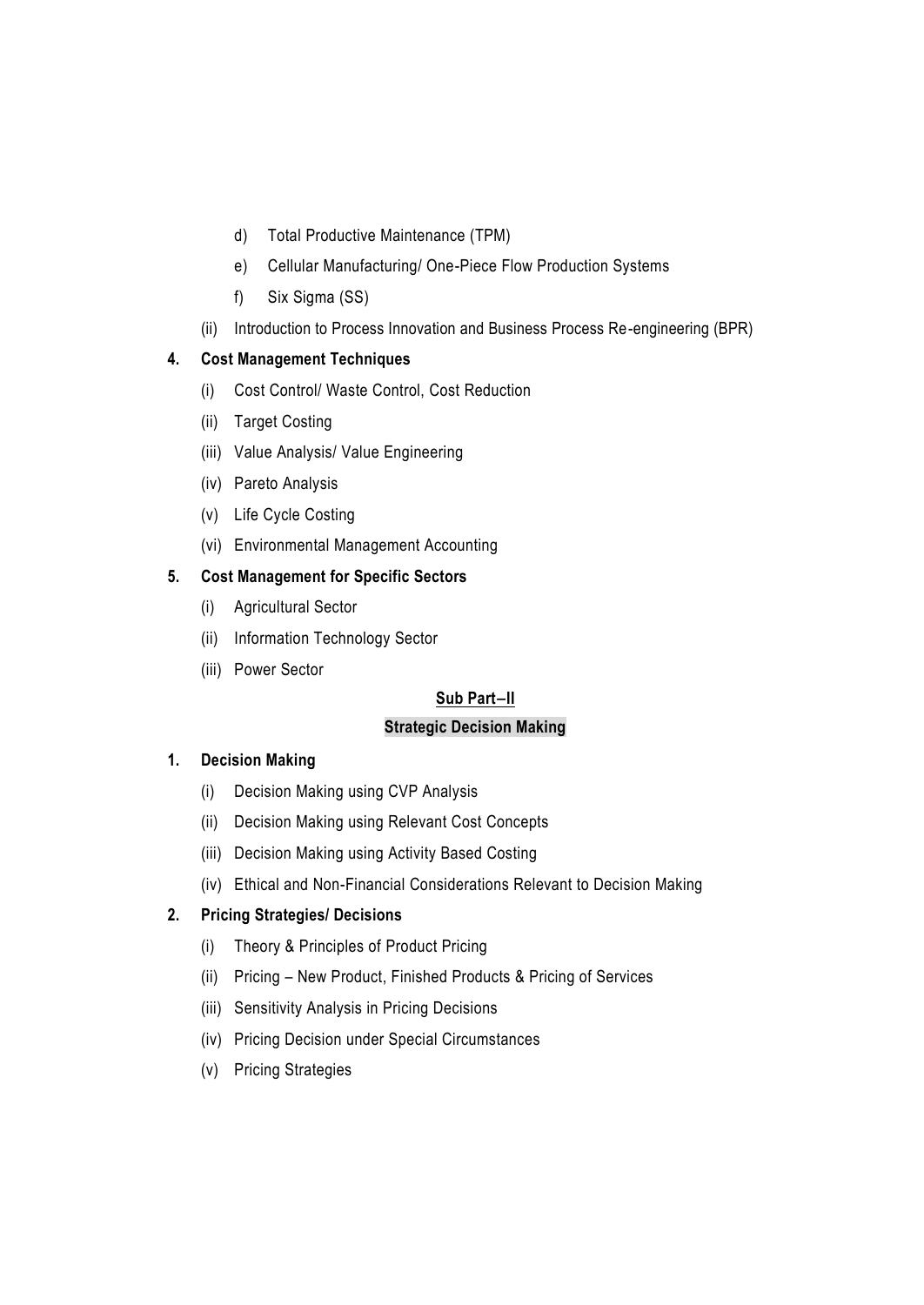## **PART‒B**

#### **PERFORMANCE EVALUATION AND CONTROL**

#### **Sub Part‒I**

#### **Performance Evaluation and Reporting**

#### **1. Performance Measurement and Evaluation**

- (i) Responsibility Accounting
- (ii) Linking Critical Success Factors (CSFs) to Key Performance Indicators (KPIs) and Corporate Strategy; Performance Measurement Models-The Balanced Scorecard, The Performance Pyramid, The Performance Prism and The Building Block Model; Divisional Performance Measures; Benchmarking Schemes
- (iii) Performance Measurement in the Not-for-Profit Sector
- (iv) Preparation of Performance Reports

#### **2. Divisional Transfer Pricing**

- (i) Meaning, Purpose and Principles of Transfer Pricing
- (ii) Methods of Transfer Pricing
- (iii) The Behavioural Consequences arising from Divisional Structures
- (iv) International Transfer Pricing

#### **3. Strategic Analysis of Operating Income**

- (i) Operating Profit Analysis
- (ii) Advanced Activity Based Costing, Activity Based Management (ABM), Activity Based Budgeting (ABB)

## **Sub Part‒II**

#### **Managerial Control**

#### **1. Budgetary Control**

- (i) The Concept of Feedback and Feed Forward Control
- (ii) Behavioural Aspects of Budgeting Imposed Style, Participative Budget
- (iii) Behavioural Aspects of Budgetary Control
- (iv) Beyond Budgeting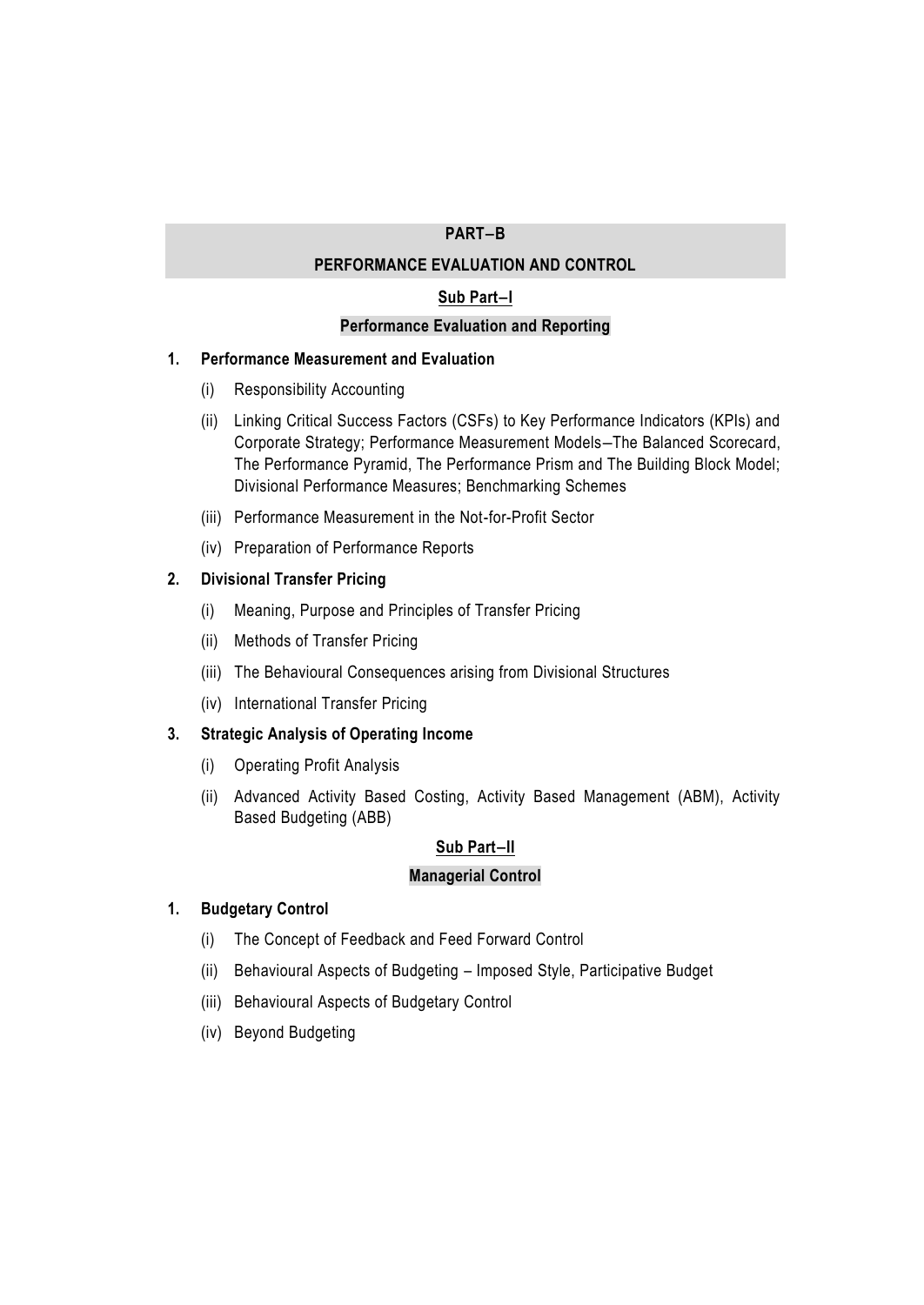## **2. Standard Costing**

- (i) Analysis of Advanced Variances
- (ii) Integration of Standard Costing with Marginal Cost Accounting
- (iii) Reconciliation of Profit
- (iv) Variance Investigation Techniques, Interpretation of Variances, Possible Interdependence Between Variances and Reporting
- (v) Behavioural Aspects of Standard Costing, Limitation of Standard Costing (including its use in the contemporary business environment)

 $PART - C$ **CASE STUDY**

**1. Case Study** (covering Course Concepts)

## **General Note:**

Applications of the following **Quantitative Techniques** are required to be studied for linkage to the course concept:

- (a) Linear Programming
- (b) Learning Curve/Experience Curve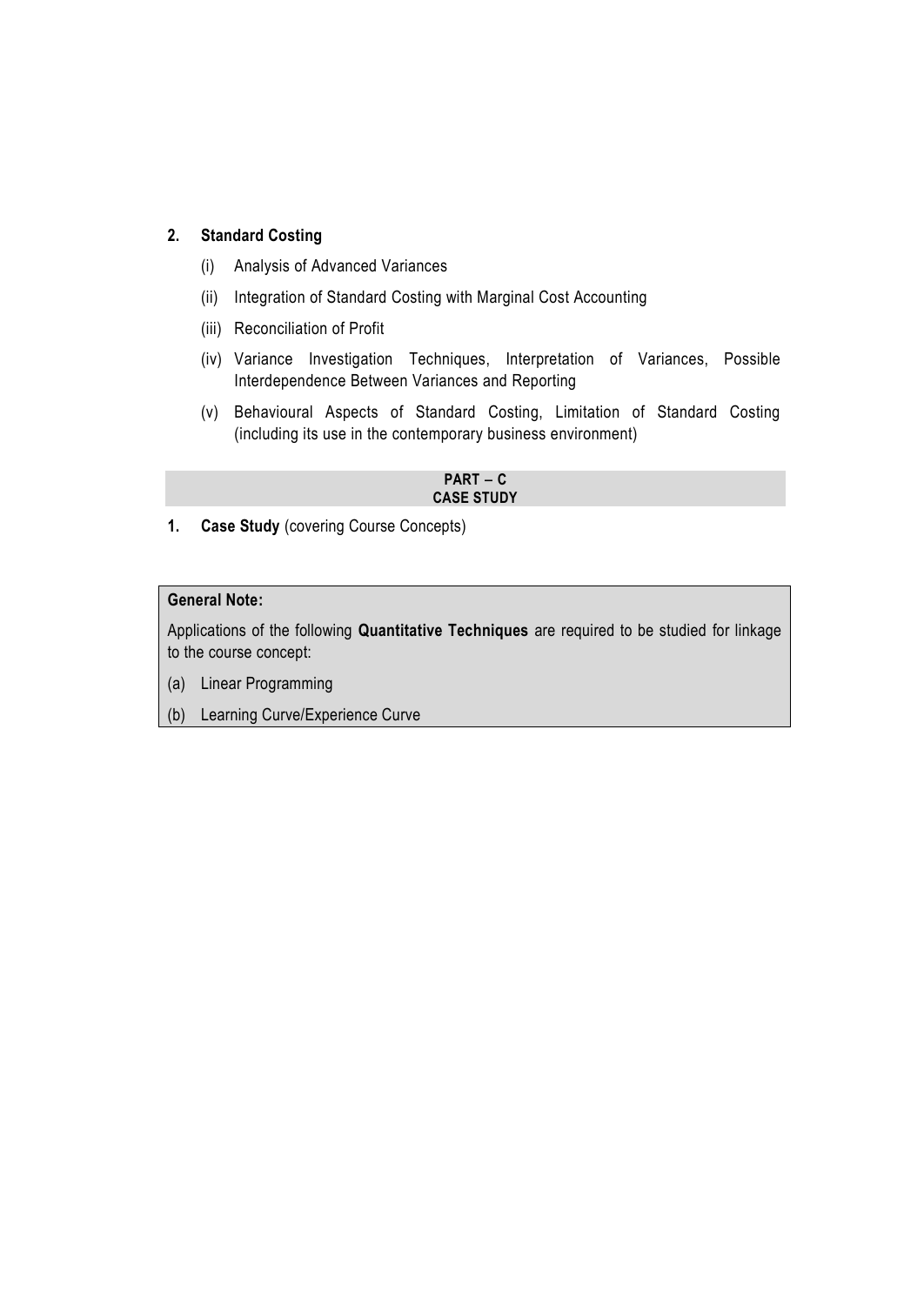# **PAPER – 6A : RISK MANAGEMENT**

*(One paper – Three hours – 100 Marks)*

## **Objective:**

- (a) To gain knowledge and an insight into the spectrum of risks faced by businesses and to learn techniques of managing risks.
- (b) To build capability for applying such learning to address risk related issues in realbusiness scenarios.

## **1. Introduction to risk**

- (i) The Concept of Risk
- (ii) Risk and Uncertainty: Distinction
- (iii) Classification of Risks
- (iv) Dynamic Nature of Risks
- (v) Types of Risk, including
	- a) Strategic and Operational Risks
	- b) Business Risk
	- c) Financial Risk
	- d) Information Risk
	- e) Liquidity Risk

## **2. Source and evaluation of risks**

- (i) Identification and Sources of Risk
- (ii) Quantification of Risk and various methodologies
- (iii) Impact of Business Risk
- (iv) Identify and assess the impact upon the stakeholder involved in Business Risk
- (v) Role of Risk Manager and Risk Committee in identifying Risk

## **3. Risk management**

- (i) Concept of Risk Management
- (ii) Objective and Process of Risk Management
- (iii) Importance of Risk Management
- (iv) Risk Management techniques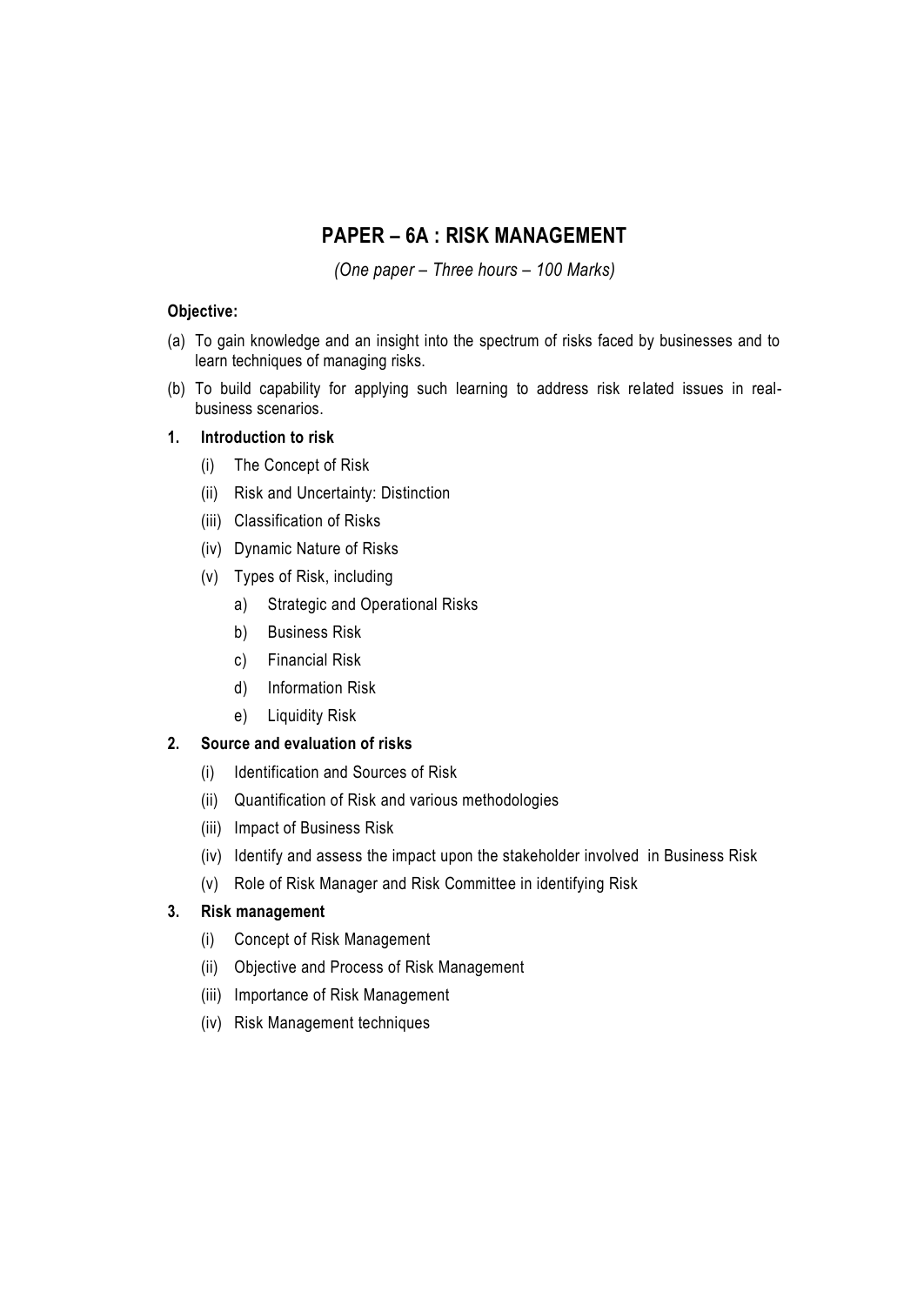## **4. Evaluation of Risk Management Strategies**

- (i) Risk Management Strategy alignment with Business Strategy
- (ii) Internal Control environment and linkages with Risk Management
- (iii) Risk Culture and attitudes to risk management
- (iv) Integrated Risk Reporting and Stakeholder responsibilities
- (v) IT Risk Management Disaster Recovery

## **5. Risk model**

- (i) VAR
- (ii) Stress Testing
- (iii) Scenario Analysis
- (iv) Country and Sovereign Risk Models and Management

## **6. Credit risk measurement and management**

- (i) Understanding the component of credit risk
- (ii) Evaluating credit risk
- (iii) Mitigating Credit risk
- (iv) Qualitative and Quantitative techniques to manage risk
- (v) Credit scoring models

# **7. Risk associated with corporate governance**

- (i) Evaluation of Risk Associated with Governance
- (ii) Description and evaluation of framework for Board level consideration of risk
- (iii) OECD Guidelines for Corporate Governance

## **8. Enterprise Risk Management**

Definition, Scope and Techniques

## **9. Operational Risk Management**

Definition, Scope and Techniques

**Following topic are covered in the paper of Financial Management (Paper 8 Part A, Intermediate Level) and Strategic Financial Management (Paper – 2, Final Level) also forms the part of the syllabus**

- Risk Analysis in Capital Budgeting Decisions
- Foreign Exchange Risk
- Interest Rate Risk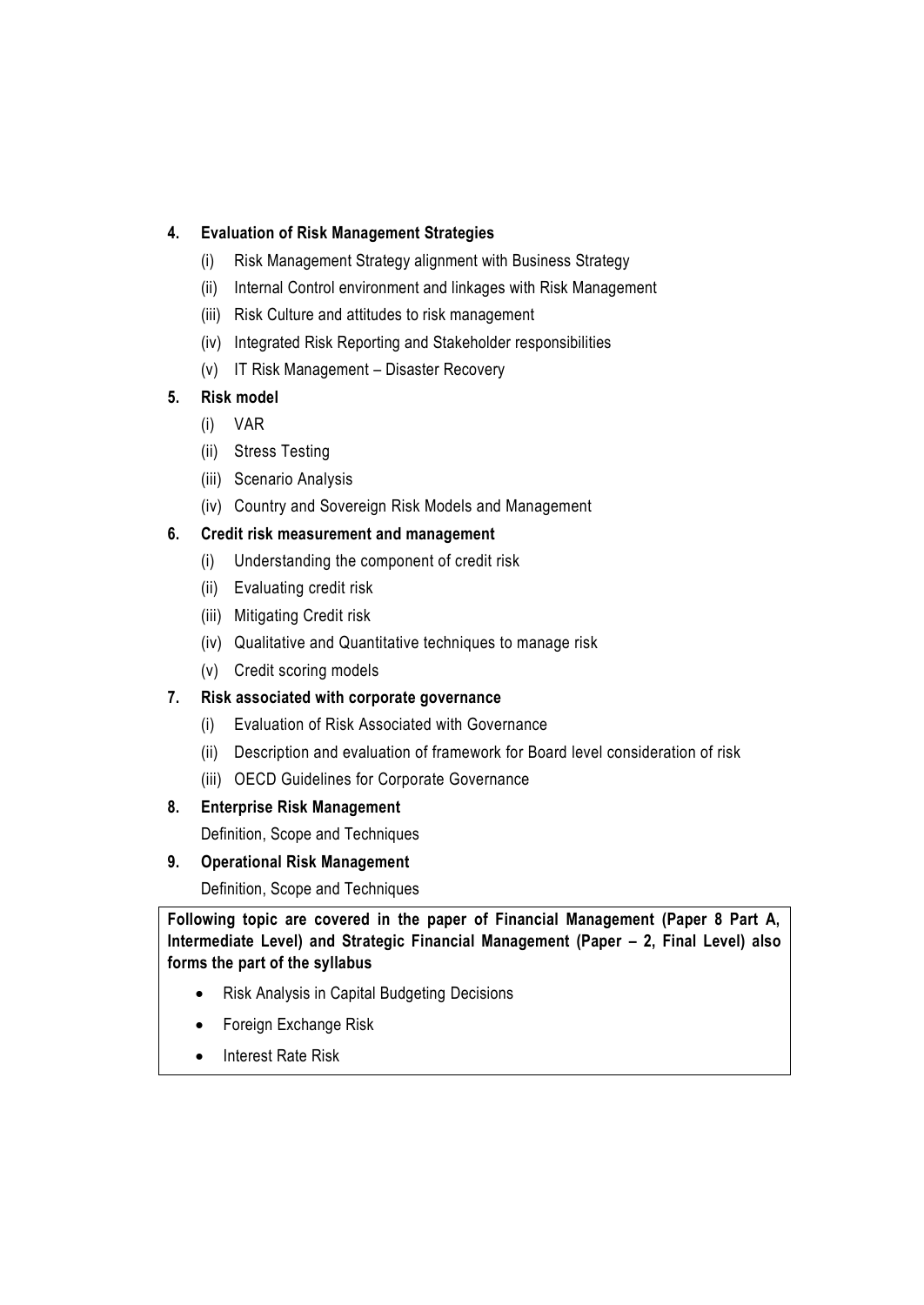# **PAPER – 6 B: FINANCIAL SERVICES AND CAPITAL MARKETS**

*(One paper – Three hours – 100 Marks)*

## **Objective:**

- (a) To gain knowledge of financial services rendered by intermediaries and banks and their role and activities in the financial market in general and capital markets in particular;
- (b) To acquire the ability to apply such knowledge to address issues in practical scenarios.

## **Contents:**

## **1. Global Financial Markets**

- (i) Introduction to Global Financial Market
- (ii) Role of Financial Market in Economic Development of a country
- (iii) Stakeholders in Financial Market (Domestic and Global)
- (iv) Indian Financial Market scenario

## **2. Impact of various Policies of Financial Markets**

- (i) Credit Policy of RBI
- (ii) Fed Policy
- (iii) Inflation Index, CPI, WPI, etc.

# **3. Capital Market - Primary**

- (i) New Issue Market Domestic and Global
- (ii) Private Placement , QIP, Disinvestment
- (iii) Right Issue

# **4. Capital Market - Secondary**

- (i) Secondary Market
- (ii) Stock Market Operations
- (iii) Indian Debt Market

## **5. Money Market**

- (i) Basics of Money Market
- (ii) Money Market Participants
- (iii) Money Market Instruments
- (iv) Repo and Reverse Repo
- (v) CRR, SLR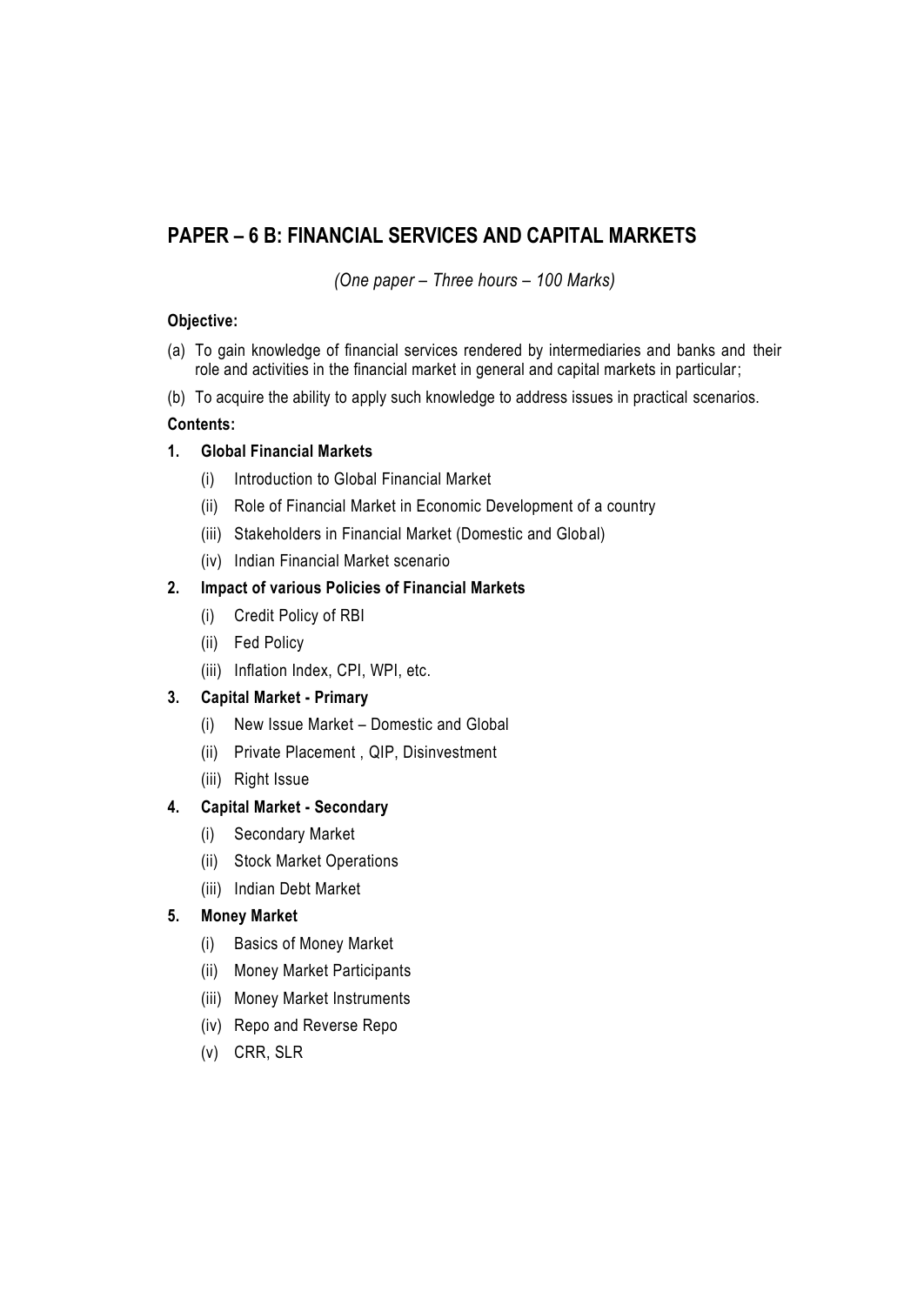- (vi) MIBOR, LIBOR
- (vii) Government Securities Market

## **6. Institutions and Intermediaries**

- (i) Depository
- (ii) Stock and Commodity Exchanges Indian and Global
- (iii) Intermediaries
- (iv) Institutional Investors
- (v) FPIs
- (vi) Custodians
- (vii) Clearing Houses

## **7. Commodity Market**

- (i) What are Commodity Markets
- (ii) Role of Commodity Markets
- (iii) Commodity Market in India
- (iv) Application of Derivative in Commodities
- (v) Global Commodities Exchanges

# **8. Banking as source of Capital including NBFCs**

- (i) Concept of Project Financing
- (ii) Working Capital Management
- (iii) Reverse Mortgage

## **9. Mutual Funds**

- (i) Meaning
- (ii) Evolution
- (iii) Types
- (iv) Performance Measures, NAV
- (v) Mutual Fund Organisation
- (vi) Advantages and Disadvantages of Mutual Fund
- (vii) Exchange Traded Funds (ETFs)
- (viii) Real Estate Investment Trusts (ReITs)
- (ix) Infrastructure Investment Trusts (Invits)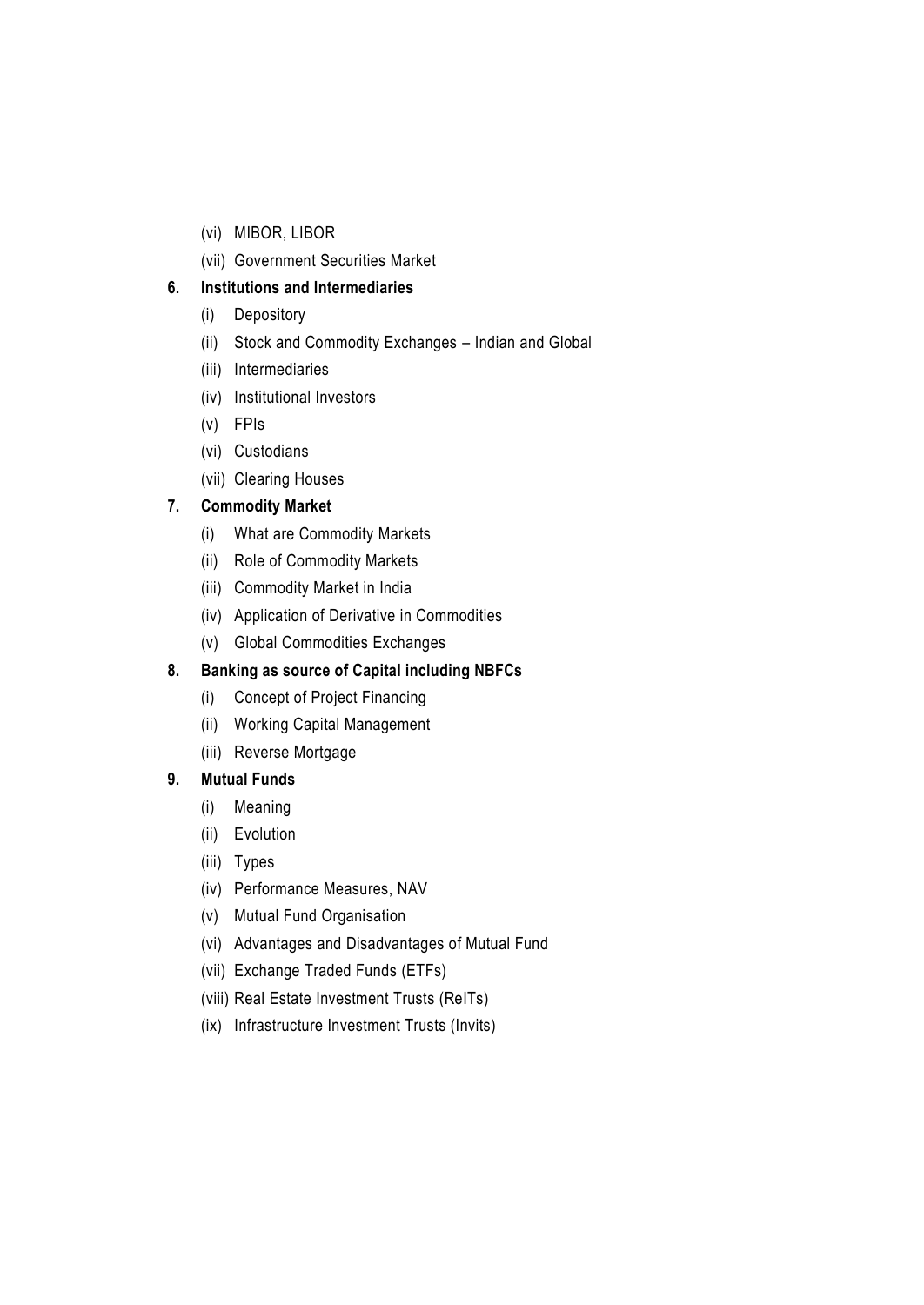## **10. Private Equity**

- (i) Meaning and Classification
	- a) Venture Capital
	- b) Buyouts
	- c) Special Cases
	- d) Hurdle rate
	- e) Paid in Capital
	- f) Term Sheet
		- Cost of Investing in Private Equity
		- Exit Routes
		- Valuation of Private Equity Transactions
		- Private Equity Funds (Distribution of returns in General Partner and Limited Partners)

# **11. Investment Banking**

- (i) Concept
- (ii) Functions
- (iii) Challenges
- (iv) Developments in Investment Banking
- (v) Merchant Banking and issue management

## **12. Credit Rating**

- (i) Introduction
- (ii) Rating Services
- (iii) Objectives and types
- (iv) Uses
- (v) Credit Rating Process
- (vi) Credit Rating Methodology
- (vii) Rating Revisions
- (viii) Credit Rating Agencies in India and abroad
- (ix) Limitations with case studies

## **13. Treasury Operations**

(i) Raising and Deployment of Funds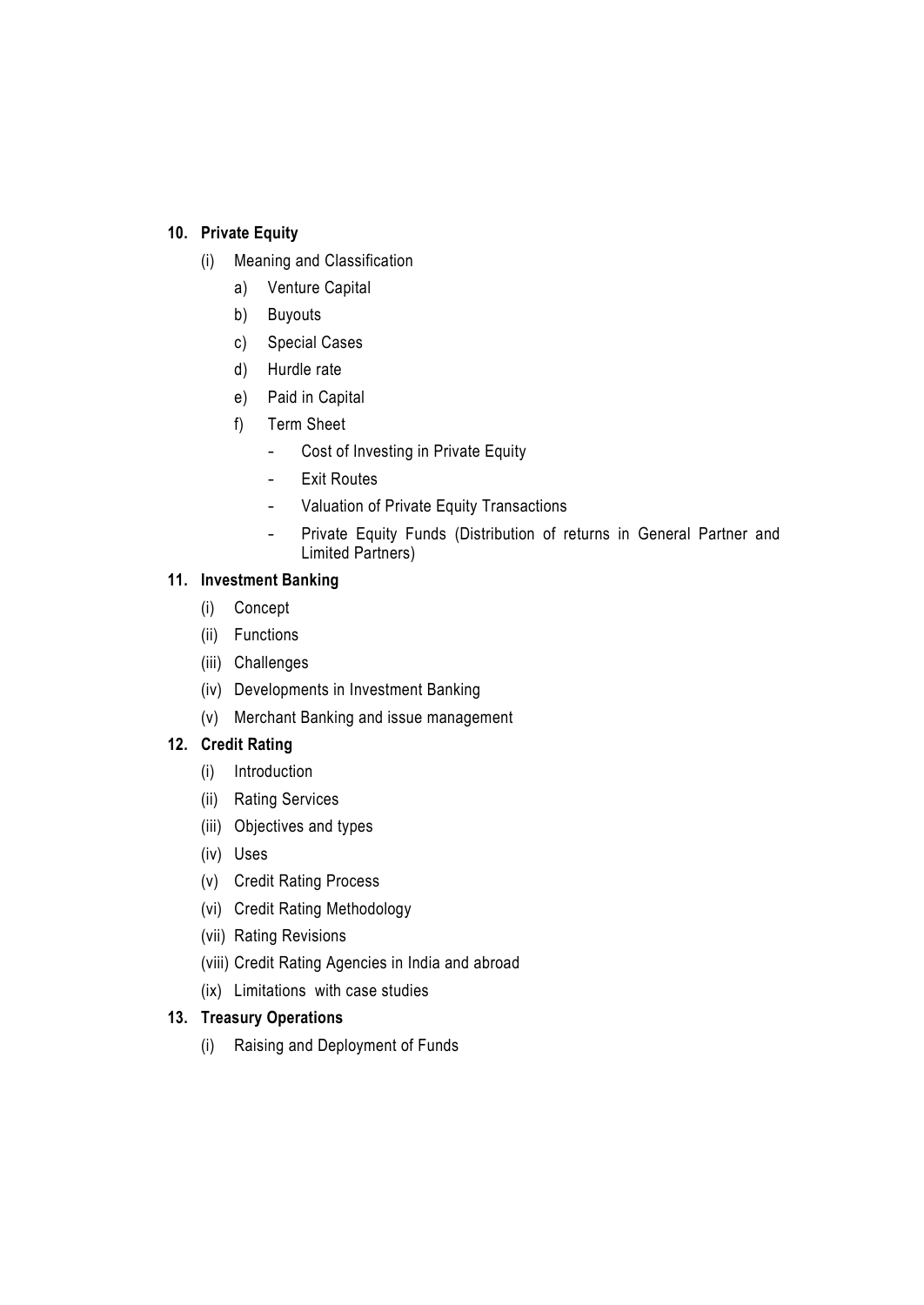(ii) Risk Management

## **14. Risk Management**

- (i) Preventive Controls
- (ii) Early Signals
- (iii) Credit Risk

## **15. Credit Derivatives**

- (i) Credit Default Swaps
- (ii) Collateralized Debt Obligations (CDO)
- (iii) Pricing of Credit Derivative Instruments
- **16. Leasing Decisions**
- **17. Factoring**
- **18. SEBI Guidelines**

**Following topic are covered in the paper of Strategic Financial Management (Paper – 2) and Corporate and Economic Laws (Paper – 4) also forms the part of the syllabus**

- Securitization
- Fixed Income Securities (Valuation of Bonds/ Debentures)
- Derivatives
- Interest Rate Risk
- The Securities and Exchange Board of India Act, 1992
- Legislative framework on listing agreements
- The Securities Contract (Regulation) Act, 1956
- Chapter III-D of the RBI Act, 1934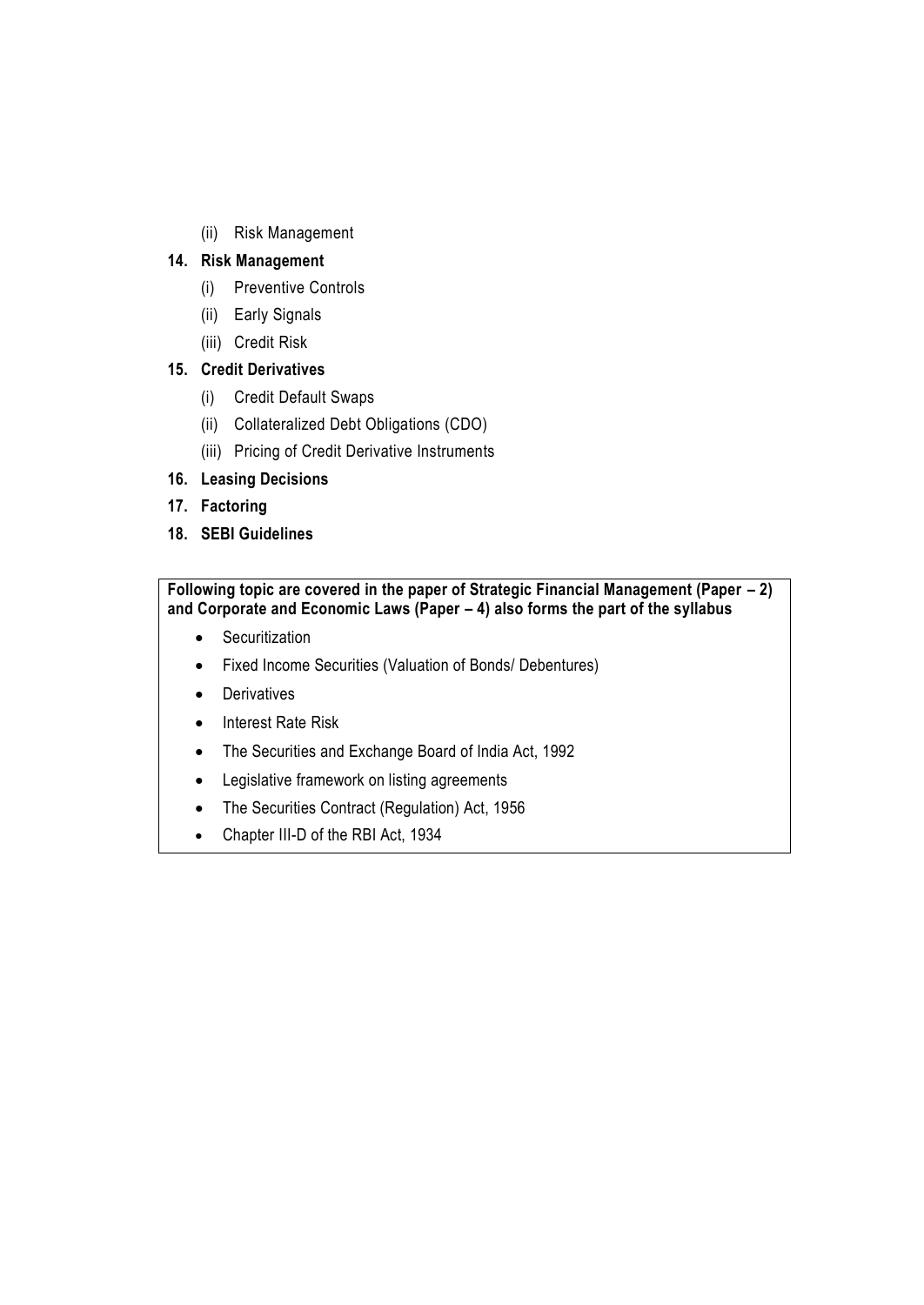# **PAPER – 6 C: INTERNATIONAL TAXATION**

*(One paper – Three hours – 100 Marks)*

#### **Objective:**

To develop an understanding of the concepts, principles and provisions relevant to international taxation and acquire the ability to apply such knowledge to make computations and address issues in practical case scenarios.

#### **Content:**

## **Part I - Taxation of International Transactions and Non-resident Taxation in India (50 Marks)**

## **1. Transfer Pricing provisions under the Income-tax Act, 1961**

- (i) Arm's Length Price
- (ii) International Transactions
- (iii) Most Appropriate Method
- (iv) Functions, Assets and Risk Analysis
- (v) Documentation & Compliances
- (vi) Specific Reporting Regime in respect of Country by Country reporting and master file
- (vii) Advance Pricing Agreements
- **2 Other Provisions relating to taxation of international transactions and non-resident taxation under the Income-tax Act, 1961**
	- (i) Non-resident Taxation (including Source Rule of Taxation)
	- (ii) Double Taxation Relief
	- (iii) Advance Rulings
- **3. Law and Procedures under the Black Money (Undisclosed Foreign Income and Assets) and Imposition of Tax Act, 2015 – An Overview.**

## **Part II - Other aspects of International Taxation (50 Marks)**

#### **1. Overview of Model Tax Conventions**

- (i) OECD Model Tax Convention
- (ii) UN Model Tax Convention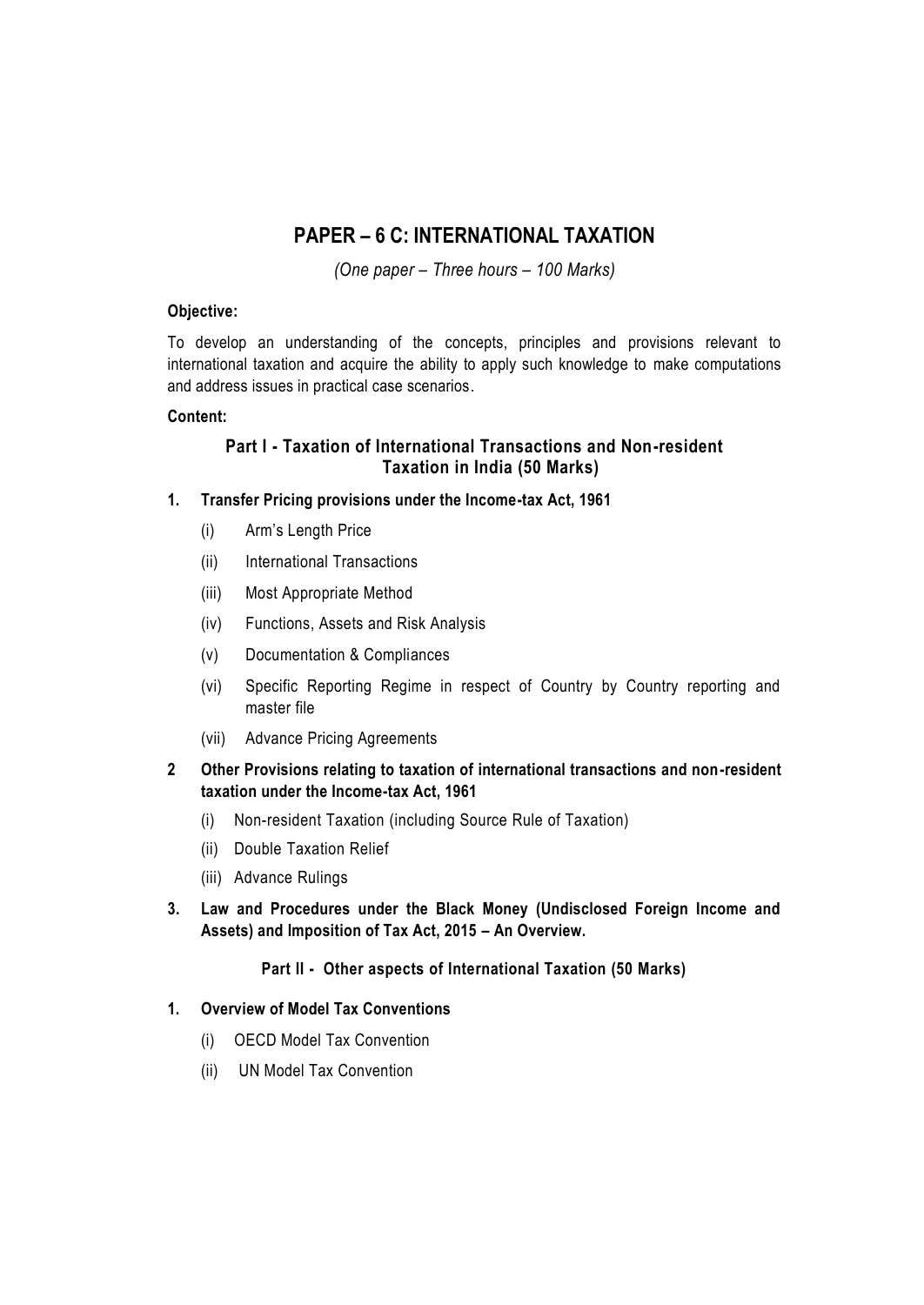(iii) US Model Tax Convention

# **2. Tax treaties, Application and Interpretation**

- (i) Features of Tax treaties
- (ii) Overview of Tax Information Exchange Agreements
- (iii) Commentaries and their importance
- (iv) Role of Vienna Convention in application and interpretation of tax treaties

## **3. Anti Avoidance Measures**

- (i) Controlled Foreign Corporations
- (ii) Base Erosion and Profit Shifting
- (iii) Other Anti Avoidance Measures

## **4. Taxation of E-Commerce Transactions**

- (i) Introduction
- (ii) Emerging issues
- (iii) Equalisation levy

## **Note** –

- (1) Transfer Pricing in Part I to carry weightage of 30 marks.
- (2) If any new legislation(s) are enacted in place of an existing legislation(s), the syllabus will accordingly include the corresponding provisions of such new legislation(s) in the place of the existing legislation(s) with effect from the date to be notified by the Institute. Similarly, if any existing legislation(s)on direct tax laws ceases to be in force, the syllabus will accordingly exclude such legislation(s)with effect from the date to be notified by the Institute.
- (3) The specific inclusions/exclusions in any topic covered in the syllabus will be effected by way of Study Guideline every year, if required. Specific inclusions/exclusions in a topic may also arise due to additions/deletions made every year by the Annual Finance Act.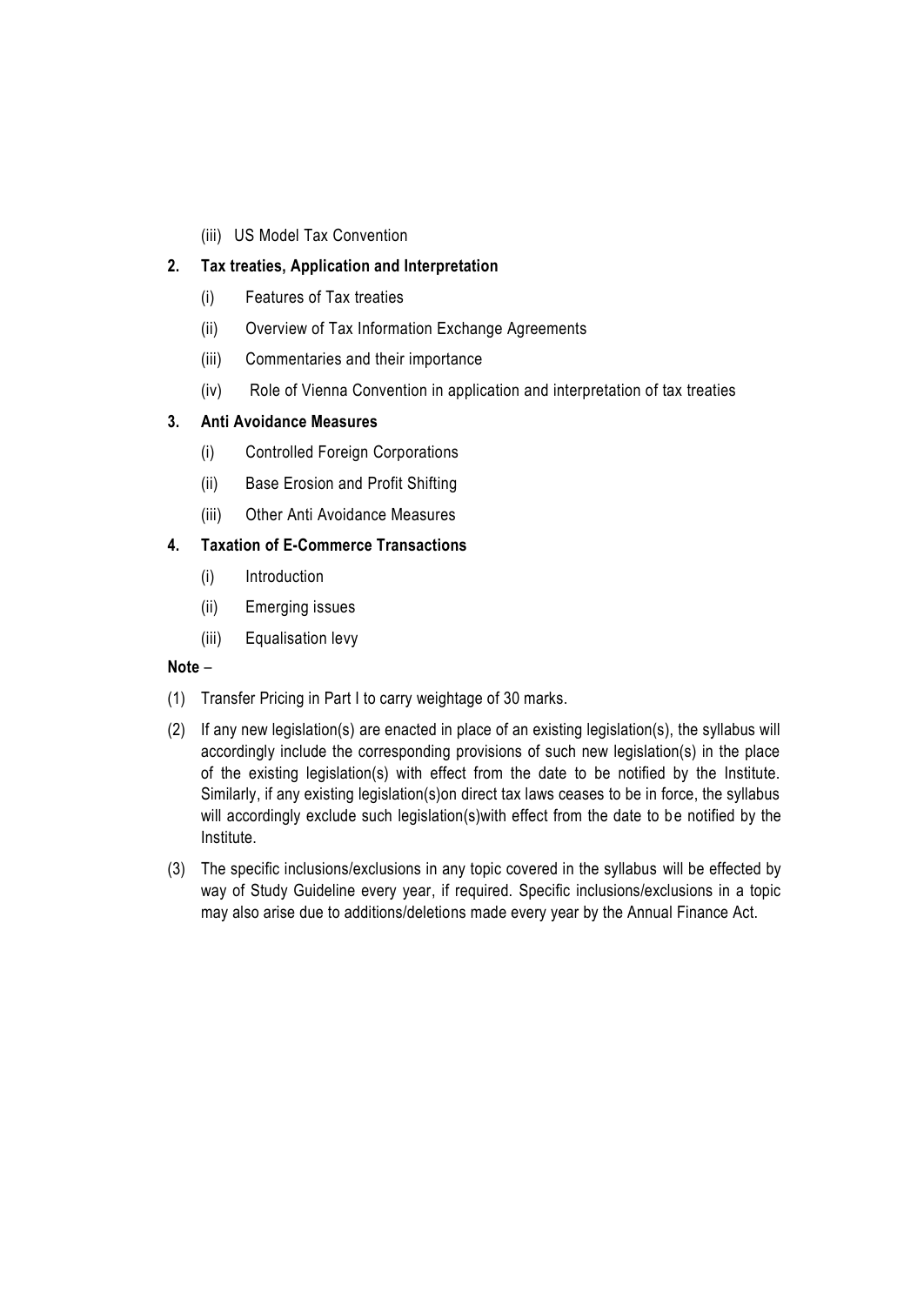# **PAPER – 6 D: ECONOMIC LAWS**

*(One paper – Three hours – 100 Marks)*

#### **Objective:**

To develop an understanding of the provisions of different economic laws and acquire the ability to apply such knowledge to address issues in practical case scenarios.

#### **Contents:**

- 1. World Trade Organization (WTO) covering its Role, Principles, Functions and Dispute Settlement Mechanism
- 2. Competition Act, 2002 and Rules/ Regulations
- 3. Real Estate (Regulation and Development) Act, 2016 [Central Act and Rules/ Regulations]
- 4. Insolvency and Bankruptcy Code, 2016 and Rules/ Regulations
- 5. Prevention of Money Laundering Act, 2002 and Rules/ Regulations
- 6. Foreign Exchange Management Act, 1999 and Rules/ Regulations
- 7. Prohibition of Benami Property Transactions Act, 1988 and Rules/ Regulations

**Note:** *If new legislations are enacted in place of the existing legislations, the syllabus would include the corresponding provisions of such new legislations with effect from a date notified by the Institute. Similarly, if any existing legislation ceases to have effect, the syllabus will accordingly exclude such legislation with effect from the date to be notified by the Institute.*

*The specific inclusions/exclusions in the various topics covered in the syllabus will be effected every year by way of Study Guidelines, if required.*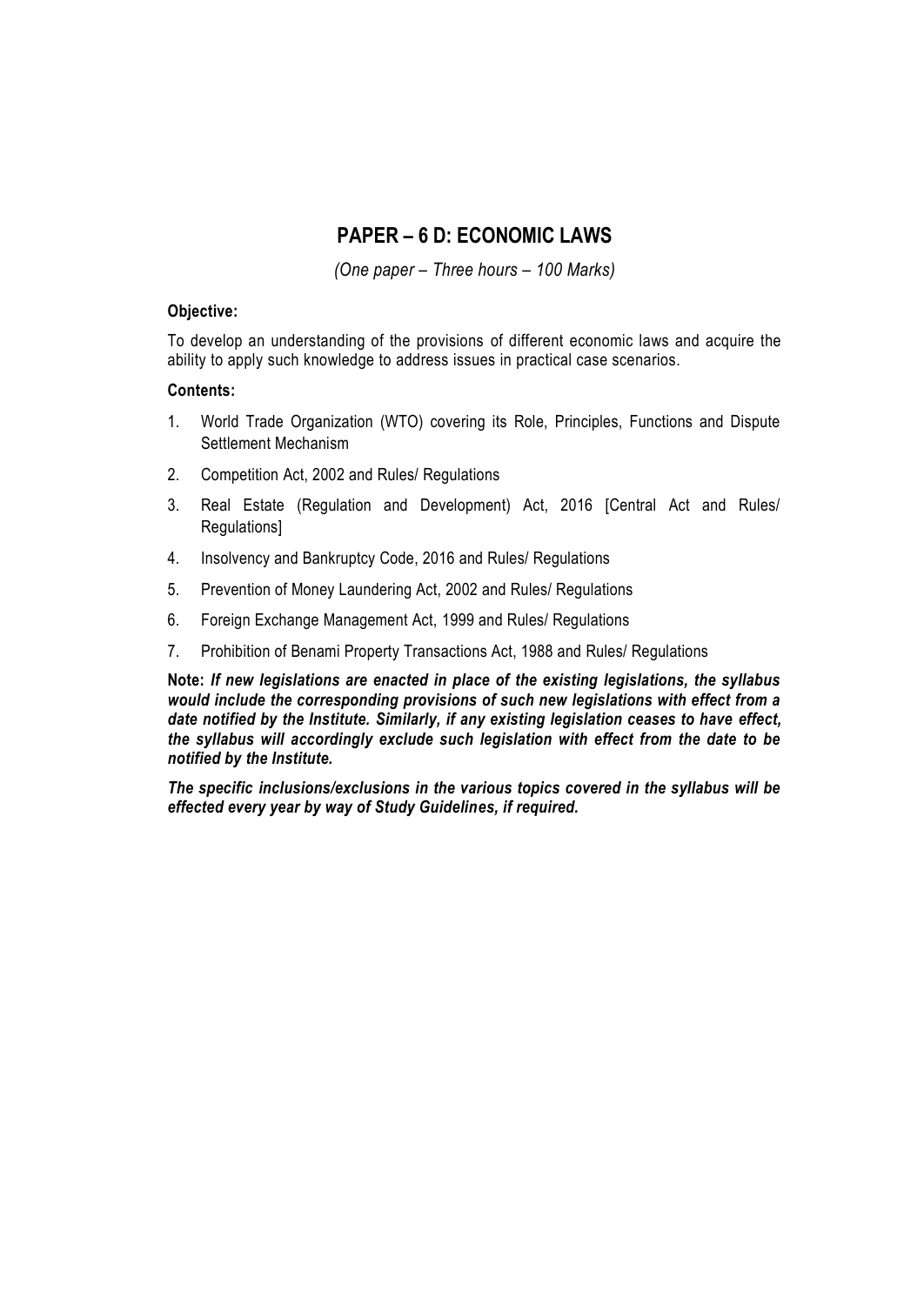# **PAPER – 6 E: GLOBAL FINANCIAL REPORTING STANDARDS**

*(One paper – Three hours – 100 Marks)*

#### **Objective:**

- (a) To develop an understanding of the key concepts and principles of International Financial Reporting Standards and to acquire the ability to apply such knowledge to make computations and address issues in practical case scenarios.
- (b) To develop an understanding of the significant differences between IFRS and US GAAPs and apply the same in practical case scenarios.

## **Content:**

- 1. Conceptual Framework for Financial Reporting as per IFRS
- 2. Application of International Financial Reporting Standards
- 3. Significant differences between IFRS and US GAAPs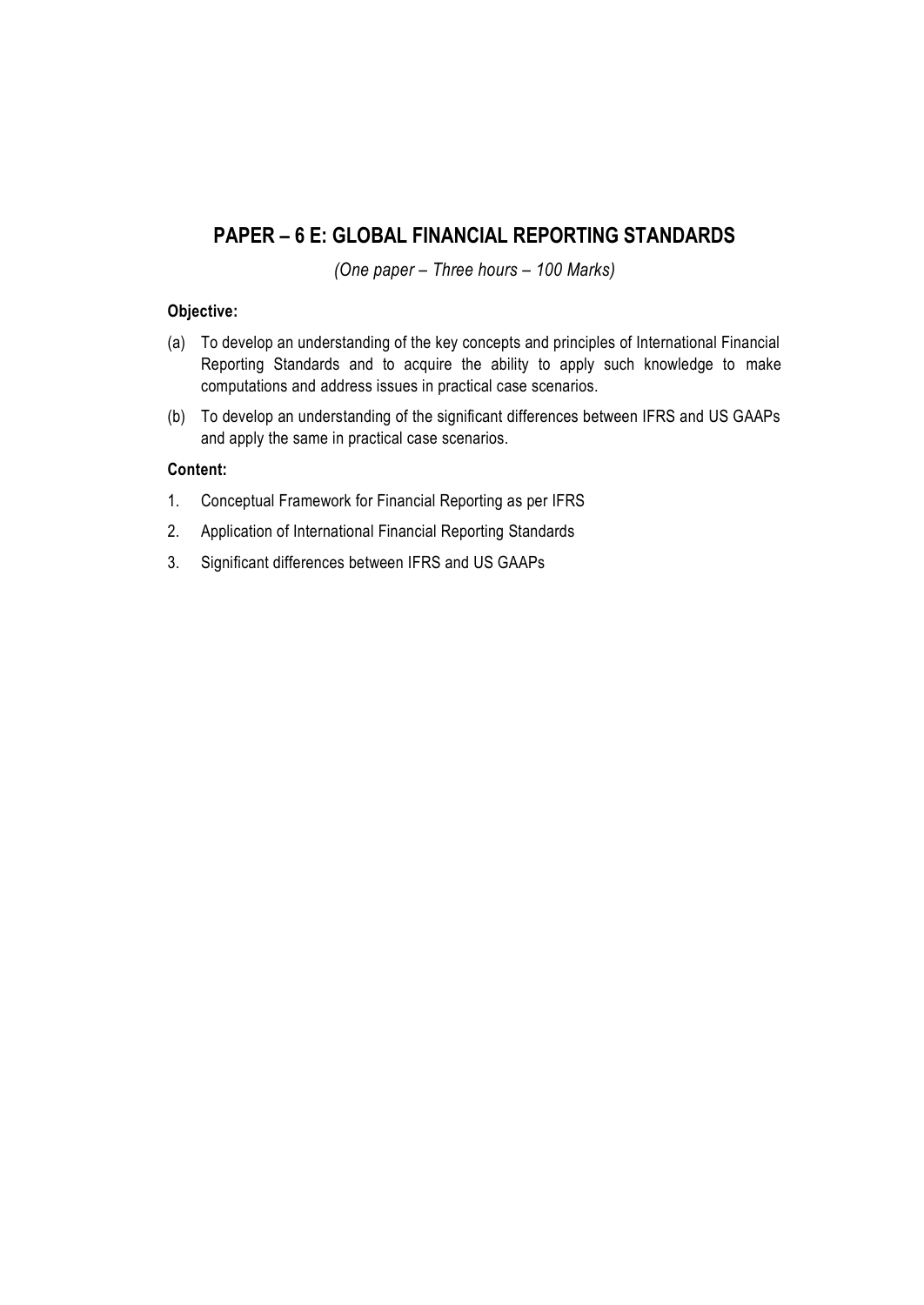# **PAPER – 6 F: MULTIDISCIPLINARY CASE STUDY**

*(One paper – Three hours – 100 Marks)*

#### **Objective:**

To analyse and integrate the concepts, principles and provisions of accounting, auditing, taxation, corporate laws, finance and business strategy and management to address issues in practical case scenarios

#### **Coverage:**

This paper will include Case Studies covering the following areas:

- **1. Financial Accounting and Reporting**
- **2. Audit and Assurance**
- **3. Taxation**
- **4. Finance and Financial Management**
- **5. Management Accounting**
- **6. Corporate Laws**
- **7. Business Strategy and Management**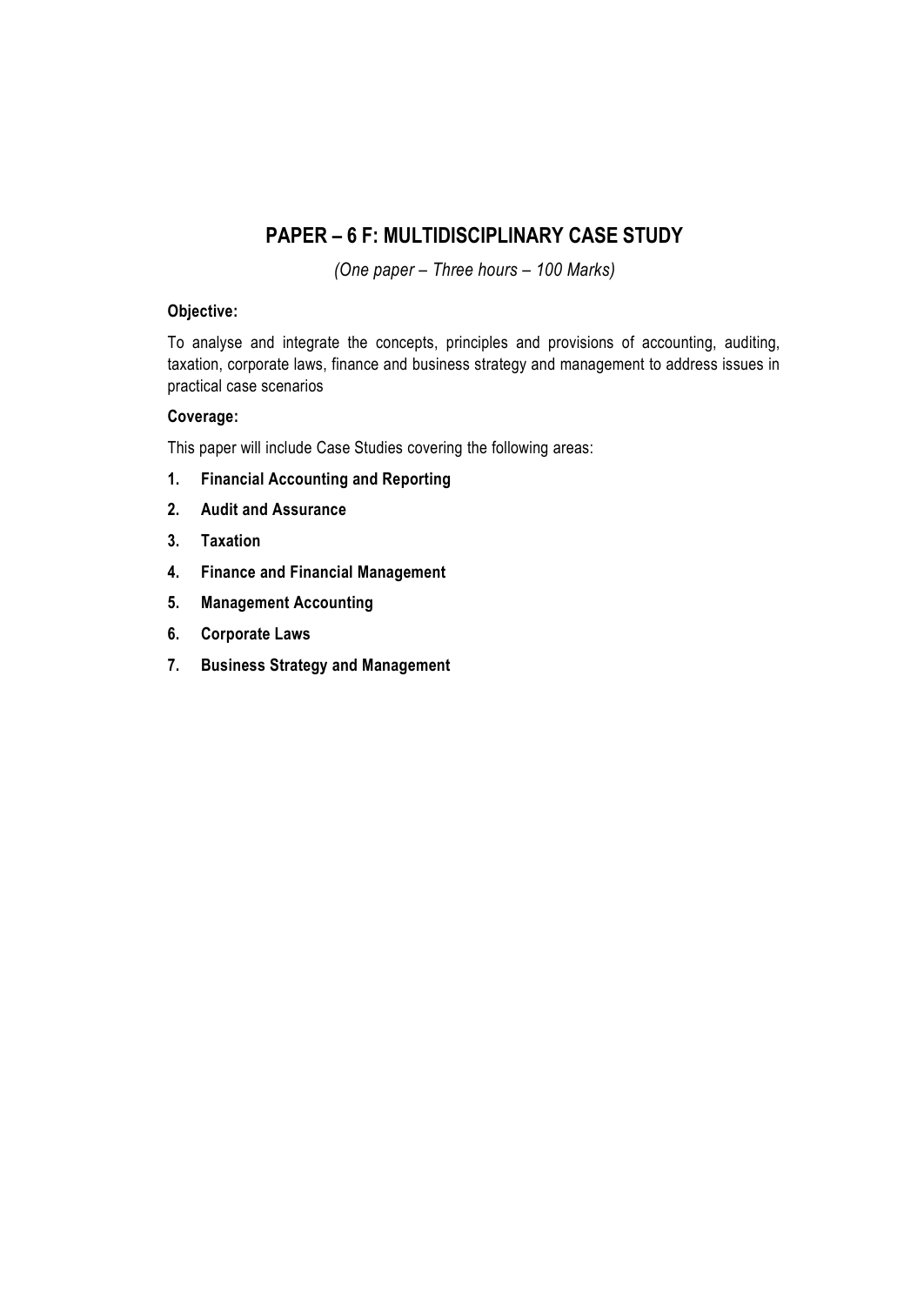# **PAPER – 7 : DIRECT TAX LAWS AND INTERNATIONAL TAXATION**

*(One paper ─ Three hours –100 Marks)*

## **Part I : Direct Tax Laws (70 Marks)**

## **Objective:**

To acquire the ability to analyze and interpret the provisions of direct tax laws and recommend solutions to practical problems.

## **Contents:**

#### **Law and Procedures under the Income-tax Act, 1961,**

- 1. Basis of charge, residential status, income which do not form part of total income, heads of income, income of other persons included in assessee's total income, aggregation of income, set-off and carry forward of losses, deductions from gross total income, rebates and reliefs
- 2. Special provisions relating to companies and certain persons other than a company<sup>1</sup>
- 3. Provisions relating to charitable and religious trust and institutions, political parties and electoral trusts
- 4. Tax Planning, Tax Avoidance & Tax Evasion
- 5. Collection & Recovery of Tax, Refunds
- 6. Income-tax Authorities, Procedure for assessment, Appeals and Revision
- 7. Settlement of Tax Cases, Penalties, Offences & Prosecution
- 8. Liability in Special Cases<sup>2</sup>

**.** 

9. Miscellaneous Provisions and Other Provisions<sup>3</sup>

<sup>&</sup>lt;sup>1</sup> Including firms, LLPs, Trusts, AOPs, BOIs, Securitsation Trusts, Business Trusts, Investment Fund etc.

<sup>2</sup> Representative assessees, Executors etc.

<sup>&</sup>lt;sup>3</sup> The entire income-tax law is included at the Final level. Any residuary provision under the Income-tax Act, 1961, not covered under any of the above specific provisions or under Part II: International Taxation would be covered under "Other Provisions". Further, if any new Chapter is included in the Income-tax Act, 1961, the syllabus will accordingly include the provisions relating thereto.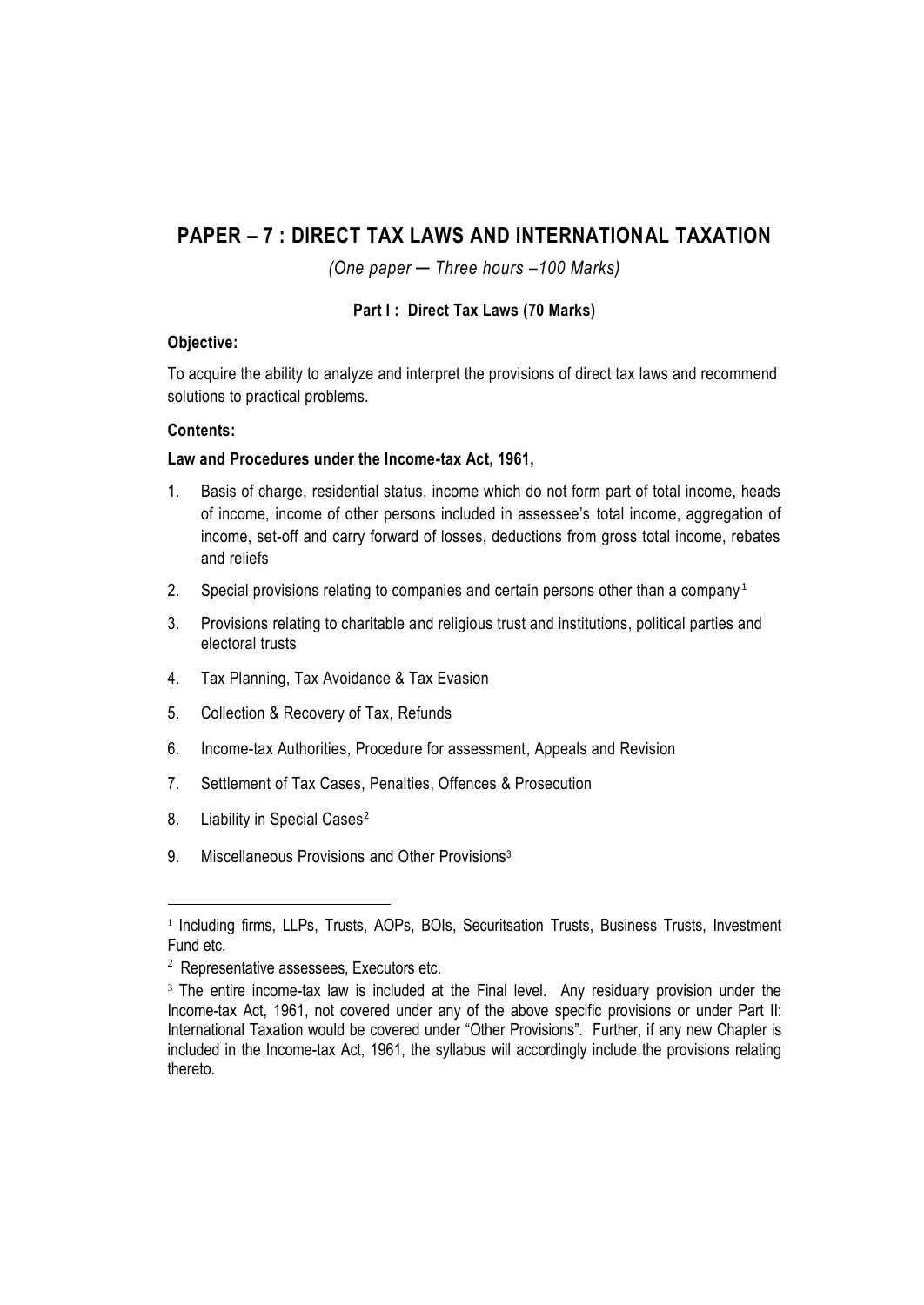## **Part II: International Taxation (30 Marks)**

#### **Objective:**

To develop an understanding of the concepts, principles and provisions of International Taxation and acquire the ability to apply such knowledge to make computations and to address application-oriented issues.

#### **Contents:**

- 1. Taxation of international transactions and Non-resident taxation
	- (i) The provisions under the Income-tax Act, 1961, including
		- a) Specific provisions relating to Non-residents
		- b) Double Taxation Relief
		- c) Transfer Pricing & Other Anti-Avoidance Measures
		- d) Advance Rulings
	- (ii) Equalisation levy
- 2. Overview of Model Tax Conventions OECD & UN
- 3. Application and interpretation of Tax Treaties
- 4. Fundamentals of Base Erosion and Profit Shifting

**Note:** If any new legislation(s) are enacted in place of an existing legislation(s), the syllabus will accordingly include the corresponding provisions of such new legislation(s) in the place of the existing legislation(s) with effect from the date to be notified by the Institute. Similarly, if any existing legislation(s)on direct tax laws ceases to be in force, the syllabus will accordingly exclude such legislation(s)with effect from the date to be notified by the Institute.

Further, the specific inclusions/exclusions in any topic covered in the syllabus will be effected by way of Study Guidelines every year, if required. Specific inclusions/exclusions in a topic may also arise due to additions/deletions made every year by the Annual Finance Act.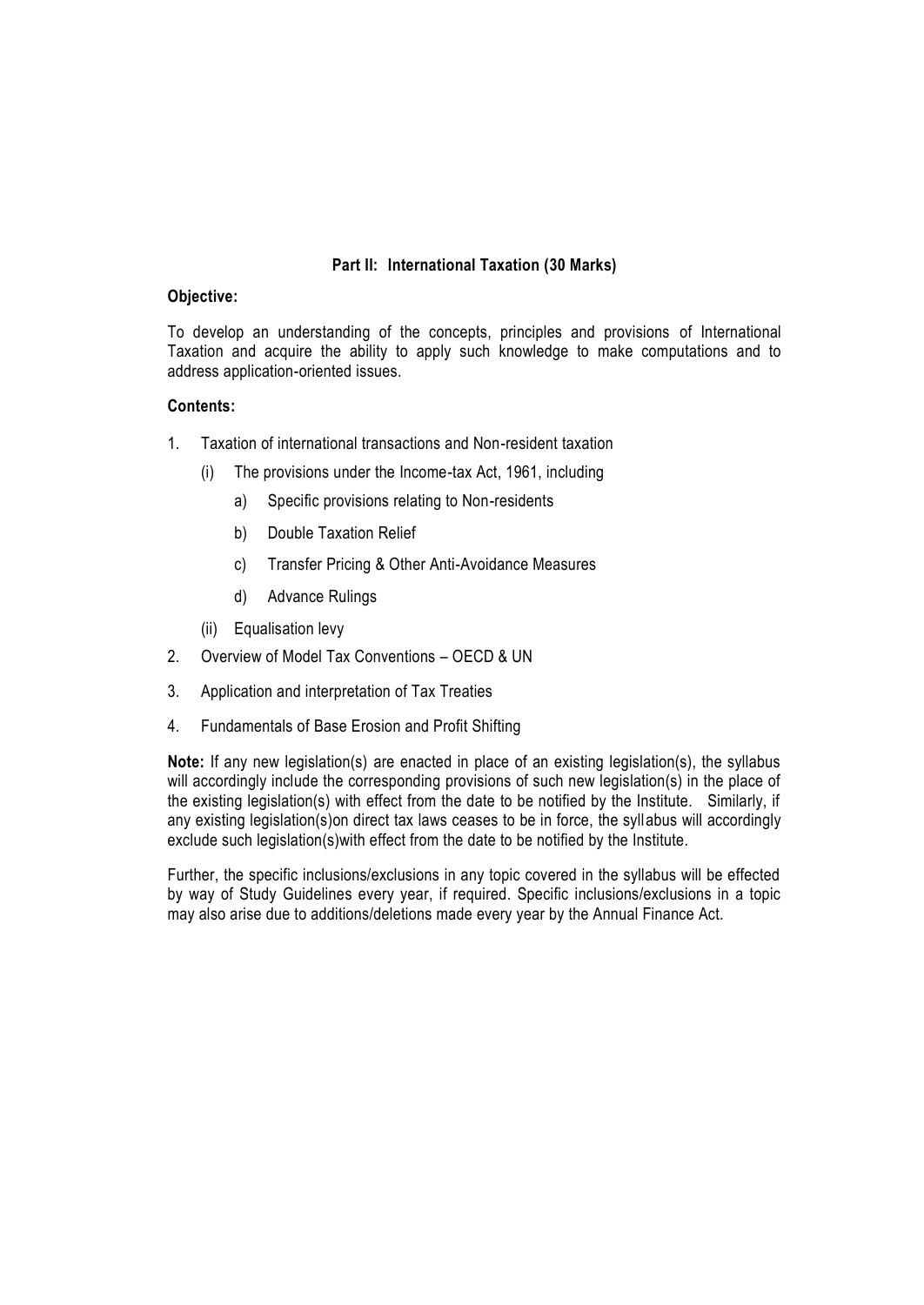# **PAPER 8 : INDIRECT TAX LAWS**

*(One paper – Three hours – 100 Marks)*

## **Part-I: Goods and Services Tax (75 Marks)**

#### **Objective:**

To acquire the ability to analyze and interpret the provisions of the goods and services tax law and recommend solutions to practical problems.

#### **Contents:**

## **Goods and Services Tax (GST) Law as contained in the Central Goods and Services Tax (CGST) Act, 2017 and Integrated Goods and Services Tax (IGST) Act, 2017 including:**

- (i) Introduction to GST in India including Constitutional aspects
- (ii) Levy and collection of CGST and IGST Application of CGST/IGST law; Concept of supply including composite and mixed supplies, inter-State supply, intra-State supply, supplies in territorial waters; Charge of tax including reverse charge; Exemption from tax; Composition levy
- (iii) Place of supply
- (iv) Time and Value of supply
- (v) Input tax credit
- (vi) Computation of GST liability
- (vii) Procedures under GST including registration, tax invoice, credit and debit notes, electronic way bill, accounts and records, returns, payment of tax including tax deduction at source and tax collection at source, refund, job work
- (viii) Liability to pay in certain cases
- (ix) Administration of GST; Assessment and Audit
- (x) Inspection, Search, Seizure and Arrest
- (xi) Demand and Recovery
- (xii) Offences and Penalties
- (xiii) Advance Ruling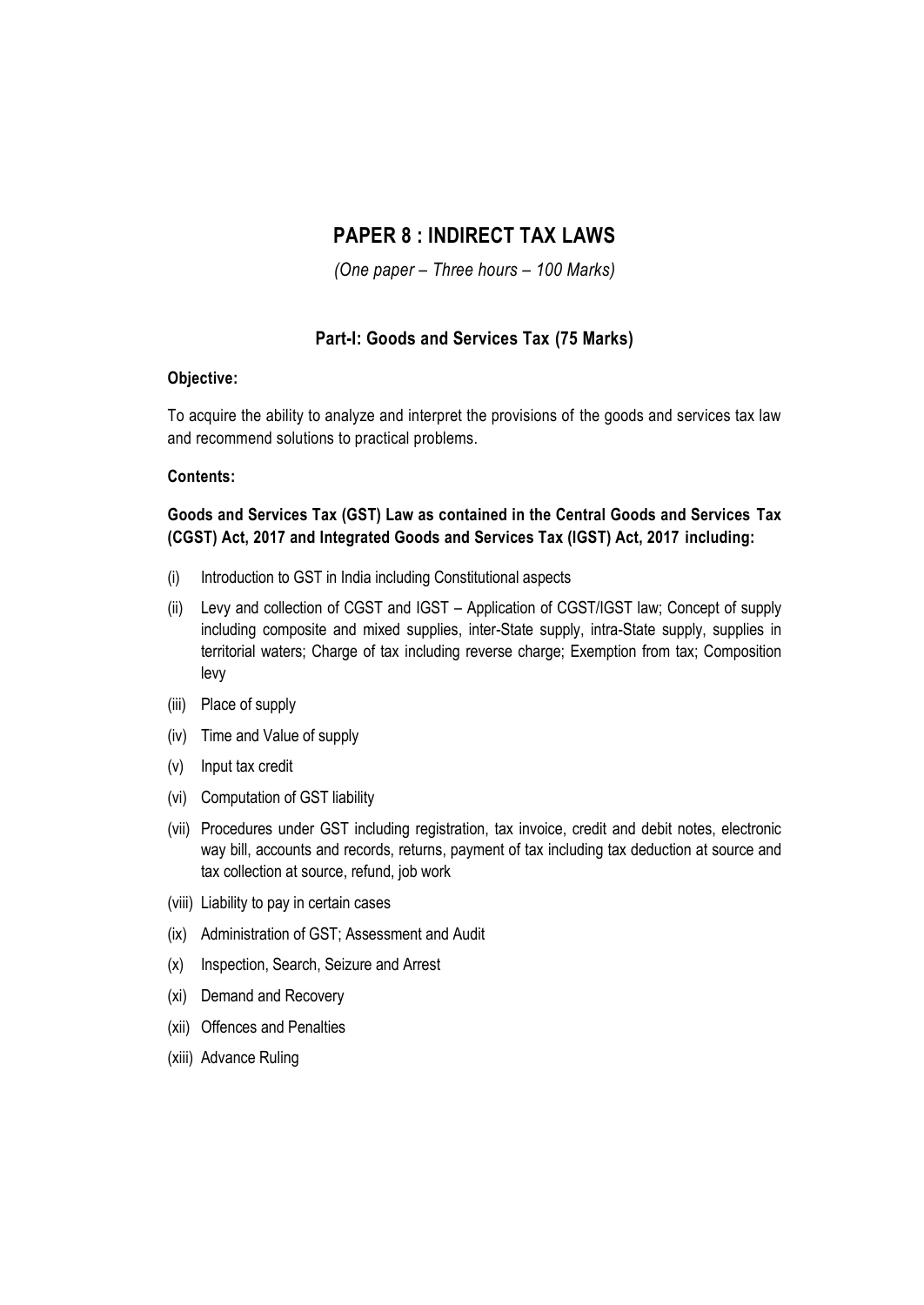- (xiv) Appeals and Revision
- (xv) Other provisions<sup>1</sup>

#### **Part-II: Customs & FTP (25 Marks)**

#### **Objectives:**

- (a) To develop an understanding of the customs laws and acquire the ability to analyze and interpret the provisions of such laws.
- (b) To develop an understanding of the basic concepts of foreign trade policy to the extent relevant to indirect tax laws, and acquire the ability to analyse such concepts.

#### **Contents:**

- **1. Customs Law as contained in the Customs Act, 1962 and the Customs Tariff Act, 1975**
	- (i) Introduction to customs law including Constitutional aspects
	- (ii) Levy of and exemptions from customs duties **All provisions** including application of customs law, taxable event, charge of customs duty, exceptions to levy of customs duty, exemption from custom duty
	- (iii) Types of customs duties
	- (iv) Classification and valuation of imported and export goods
	- (v) Officers of Customs; Appointment of customs ports, airports etc.\*
	- (vi) Import and Export Procedures including special procedures relating to baggage, goods imported or exported by post, stores
	- (vii) Provisions relating to coastal goods and vessels carrying coastal goods\*
	- (viii) Warehousing\*
	- (ix) Drawback

**.** 

- (x) Demand and Recovery\*; Refund
- (xi) Provisions relating to prohibited goods, notified goods, specified goods, illegal importation/exportation of goods\*

<sup>&</sup>lt;sup>1</sup> The entire CGST and IGST laws are included in the syllabus at the Final level. Any residuary provision under the CGST Act, 2017 and IGST Act, 2017, not covered under any of the above specific provisions, would be covered under "Other provisions". Further, if any new Chapter is included in the CGST Act, 2017 and IGST Act, 2017, the syllabus will accordingly include the provisions relating thereto.